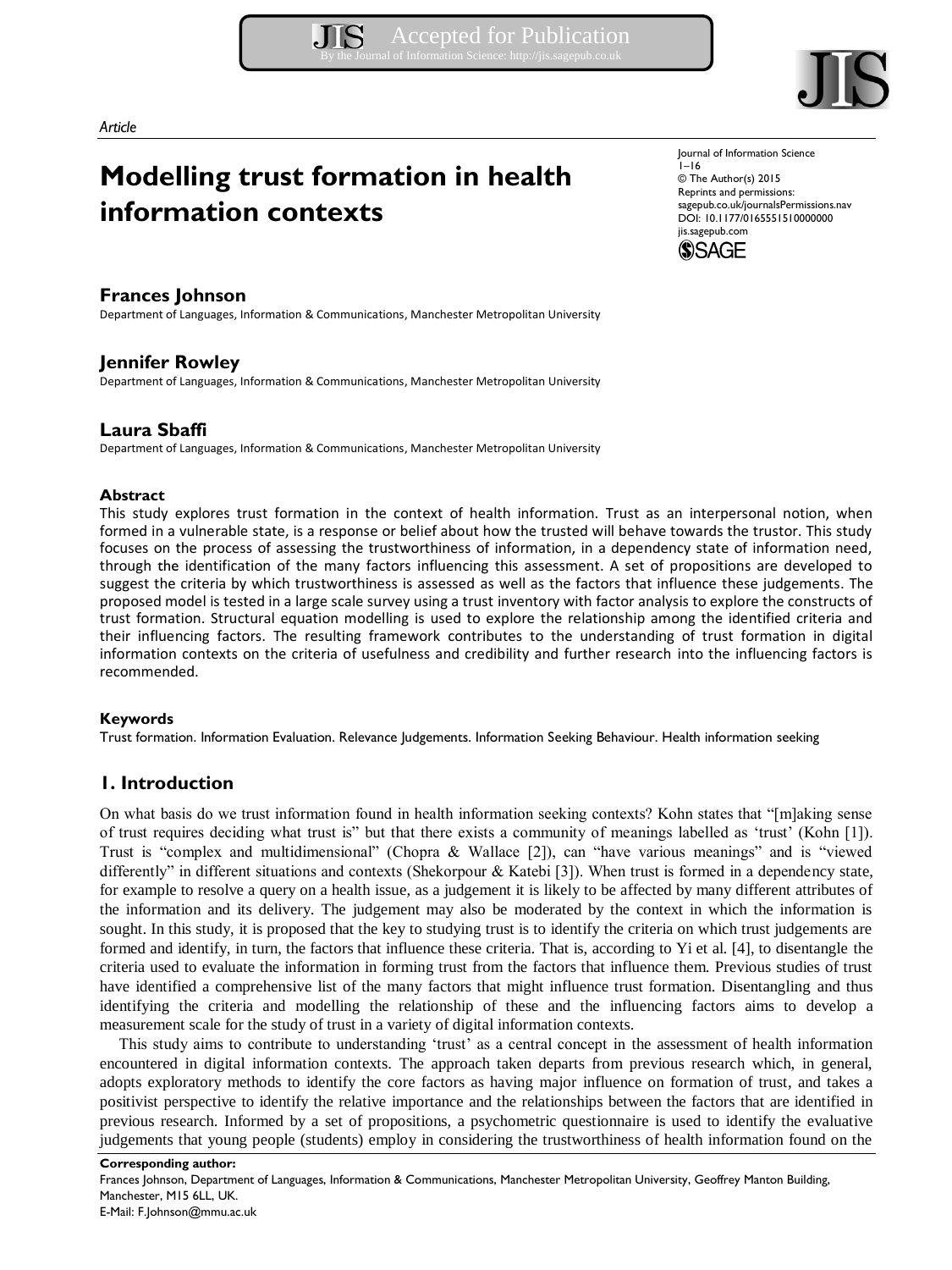web. More specifically, this study adopts a critical incident approach to identify the core criteria and factors when asked to recall which were most important in assessing the trustworthiness of the information. The critical incident approach has been used extensively in information seeking research as it has the advantage that the incident is relevant to the searcher, and is therefore closer to 'real life' than an experimental setting, and it also facilitates the collection of a larger dataset, thereby permitting more rigorous quantitative analysis. In this study the responses to the questionnaire regarding the assessment of information were analysed to identify the core criteria on which trust is formed and the relationship among the influencing factors relating to the document attributes and user perceptions of the information. The resulting framework contributes to the understanding of trust formation in digital information contexts on the criteria of usefulness and credibility and further research into the influencing factors is recommended. In the following sections the literature is reviewed to define trust and to identify the core propositions of trust. Identifying the core factors leads to the research model and the development of the measurement scale. The empirical study to test the scale and the proposed two-factor model on the criteria of usefulness and credibility is presented from the data analysis. The limitations of the study are discussed and the further development and use of the model is identified for the study of the formation of trust in digital information contexts.

# **2. Review of Related Work**

## *2.1. Trust as an attitude*

Trust in electronic environments has been variously studied (Chopra & Wallace [2]; Ivanov et al. [5]; Kelton et al. [6]; Shekapour & Ketebi [3]; Belanger & Carter [7]) and as the Internet becomes more pervasive in everyday life, the issue of information found online and how much to trust it becomes an increasing concern (Kelton et al. [6]). Chopra and Wallace [2] comment that trust in information is a "social attitude" which tends to relate to a particular "technological artefact", for instance, information found on the Internet. As an attitude, trust may be understood to be a belief that what others are saying or doing is correct, a "general expectancy held by an individual that the word, promise oral or written statement of another individual or group can be relied upon" (Rotter [8]). As a cognitive issue, trust appears as a reliance on some sort of "mutual interest" or a 'want' to maintain the relationship (Hardin [9]). In the context of online information, the user (the 'trustor') looking for or wanting information has a particular need to fulfil, and the information (in which the user places trust) possesses the potential to satisfy this need. This state of *dependence* between the 'trustor' and the 'trustee' satisfies the precondition that Chopra and Wallace [2] propose is required for trust. They further outline this precondition for trust in stating that acting on this dependence must entail a risk with potential uncertainty about the outcome and a vulnerability to the potential loss from an undesirable outcome. This is to say that, given these preconditions, we can assume that trust is likely to be formed in the context of looking for and finding information on the web in response to some health issue, concern or need. Furthermore, from an analysis of commonalities in a set of definitions of trust, Rowley and Johnson [10] have suggested that the positive belief formed must be verifiable and will lead to a state of *'intention to use'*. Thus the users' judgement of the trustworthiness of the information, in a state of dependency and intention to use, is central to understanding the effective provision and use of digital information. Not surprisingly then many studies have used 'trust' as a measure or metric to increase understanding of information use and behaviour in various contexts.

This basis for this study identifies trust to be a multidimensional concept that is formed and is dependent on the trustor's particular situation or information need. In the consideration of trust as multidimensional, cognitive and seemingly dynamic concept we pose the question – what are the constructs of this judgement and what are the factors that influence or affect such a judgement? Thus the aim of this study, is not to measure trust, but to identify its constructs to propose a model of its formation for use in further research.

# *2.2. Factors influencing trust*

Extant research has, in general, adopted exploratory methods to identify the many core factors as having major influence on formation of trust. Gouge and Gilson [11] review the qualitative research that explores and identifies the attributes that promote perceptions of trustworthiness, in interpersonal trust and in the health sector, such as a person's perceived competency or honesty. In digital information trust contexts, various characteristics and attributes of the information have been identified as promoting trust formation. Corritore et al. [12] has shown that trust in health information websites was significantly explained by users' perceptions of website credibility, ease of use and risk. Ye [13] explored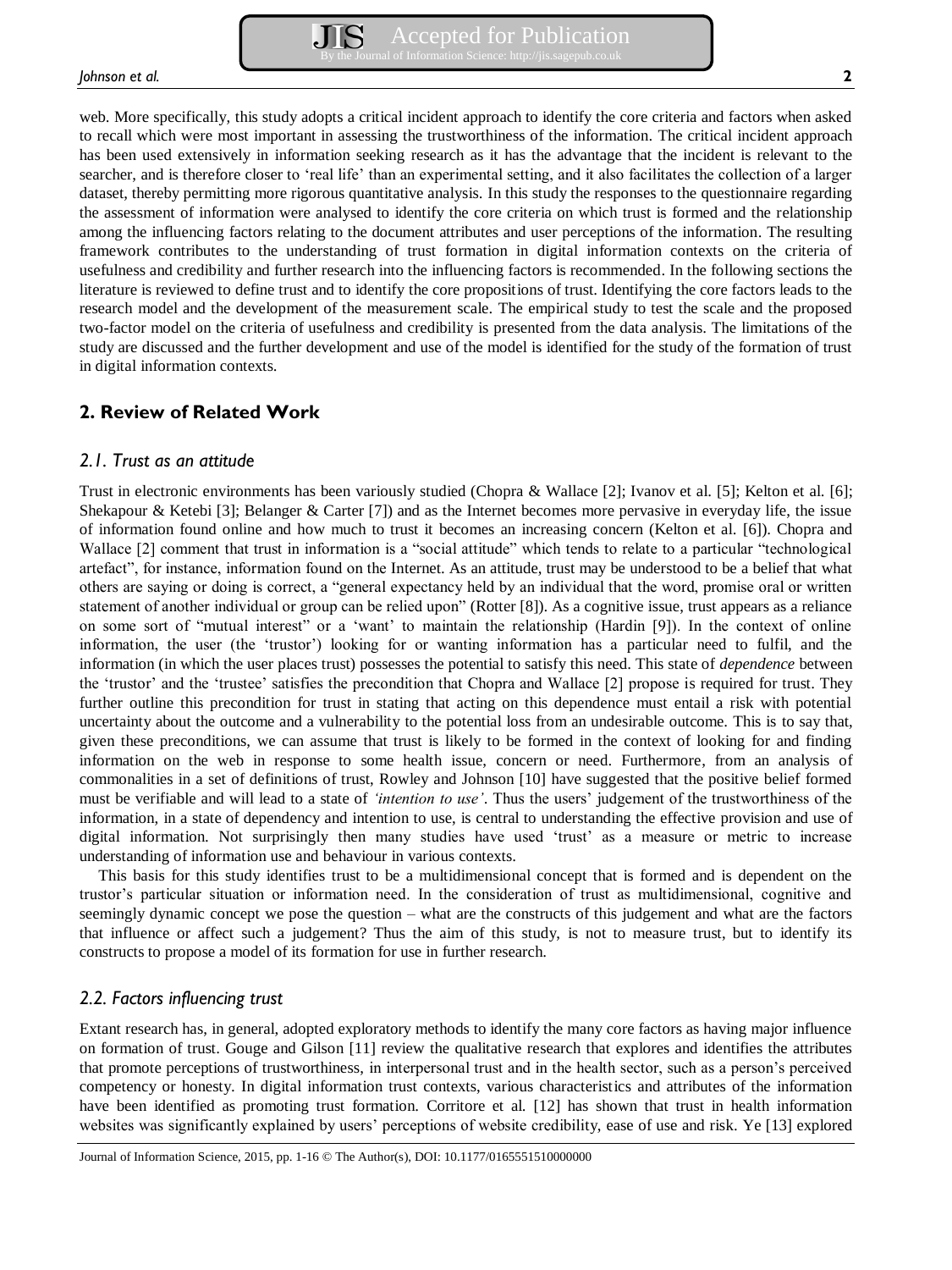the extent of correlation of consumer trust in online health information with income, education, health status, engagement in social network sites, ease of location of information, understandability, and trust in health information through other media (doctors, family and friends, print media). Sillence et al. [14] found that, in the context of health websites, the top five trust markers were: the site was easy to use, the advice came from a knowledgeable source, the advice appeared to be prepared by an expert, the advice appeared to be impartial and independent, and the reasoning behind the advice was explained. They also recognised that the situation was dynamic, and affected by the source available and user experience. In another diary-based study, Sillence et al. [15] found that the factors contributing to the selection and trust of web sites can be divided into design factors (clear layout, good navigation aids, interactive features) and content factors (e.g. informative content, unbiased information, clear, simple language). In their guidance on how to investigate (specifically interpersonal) trust, Gouge and Gilson [11] draw attention to the value of quantitative inquiry to test the identified factors influencing trust and to understand trust building over time and its dependence on context, particular (health) issues or individuals involved (Mechanic & Meyer [16]). However, despite the acknowledged importance of trust in online information environments, researchers have wrestled with the development of adequate measurement scales. Wang and Emurian [17] point out considerable variability in the way in which researchers operationalise the concept and the way in which they explore the relationship between trust and its antecedents and consequents. They go on to suggest that trust is:

… often conceptualised by researchers according to the features of the particular context' and that 'it is often used interchangeably with related concepts such as credibility, reliability, or confidence (p.108).

With the exception of the respective18-item and 24-item scales used by Briggs et al. [18] and Sillence et al. [15] to measure trust in the context of health information, measurement scales of trust in online information are generally relatively simple and often focus on specific cues of health website trustworthiness, rather than taking a broader conceptual approach to trust (Corritore et al. [12]). As a result, previous research appears to suggest the cues or the characteristics of information (or a source) invoke some placement of trust, but fail to develop insight into the process of trust formation. As O'Neill [19] explains, trust is formed in the process of assessing trustworthiness, suggesting that it is the judgements made on some criteria (for example, on the information attribute of credibility) that promotes the formation of trust. A few studies have sought to resolve this by proposing theoretical frameworks (e.g. Kelton et al. [6]; Lucassen & Schragen [20]; Metzger [21]; Wang & Emurian, [17]; Wather & Burkell [22]). Whilst these attempt to build a model of the relationships between trust and its preceding judgements in various contexts, there is considerable diversity in the relationships proposed and tested. For example, Cugelman et al. [23] examined the dimensions of website credibility (identified as expertise, visual appeal, and trustworthiness), with active trust. Shen et al. [24] studied trust in the context of student use of Wikipedia, and built a model with sources credibility and information quality (including completeness and format) as antecedents to information usefulness, which in turn was an antecedent to trust in Wikipedia and information adoption. Harris et al. [25] proposed and tested a predictive model of trust in internetbased health information and advice, with information quality, personalisation, impartiality and credible design as antecedents to trust, and corroboration and threat as mediating variable. Wathen and Burkell [22] differentiate between evaluation of surface characteristics, which includes appearance/presentation, usability/interface design, and organisation of information, and evaluation of message credibility, which includes source and message components. Lucassen and Schragen [20] propose and test the 3-S model of information trust, which suggests that trust formation is influenced by information characteristics, and user characteristics (domain expertise, information skills, and source experience). Their study suggests that these user characteristics lead to different features of the information being used in trust judgements in different contexts.

The lack of consensus on how trust is conceptualised presents a potential for confusion in any attempt to identify the attributes of the information used in assessing its trustworthiness. This may arise when, for example, credibility and information quality are both identified as factors that promote the formation of trust. This may be the case but, as a model fails to identify any relationship between the judgement formed on the information credibility, as an antecedent to trust, and the assessment of the information quality. That is to say, information quality as an attribute would not simply invoke trust, but may however influence the judgement of trustworthiness. Put simply, assessing trustworthiness requires some 'action' or judgement from the trustor and to understand the trust formation in digital information, and its dependency on contexts, it is necessary to identify the core criteria as the antecedents of trust and to distinguish the attributes or inherent properties of the information that may influence the judgement. This identifies a possible shortcoming in these models that may appear to lack a consensus on how trust is conceptualised, but also, it may be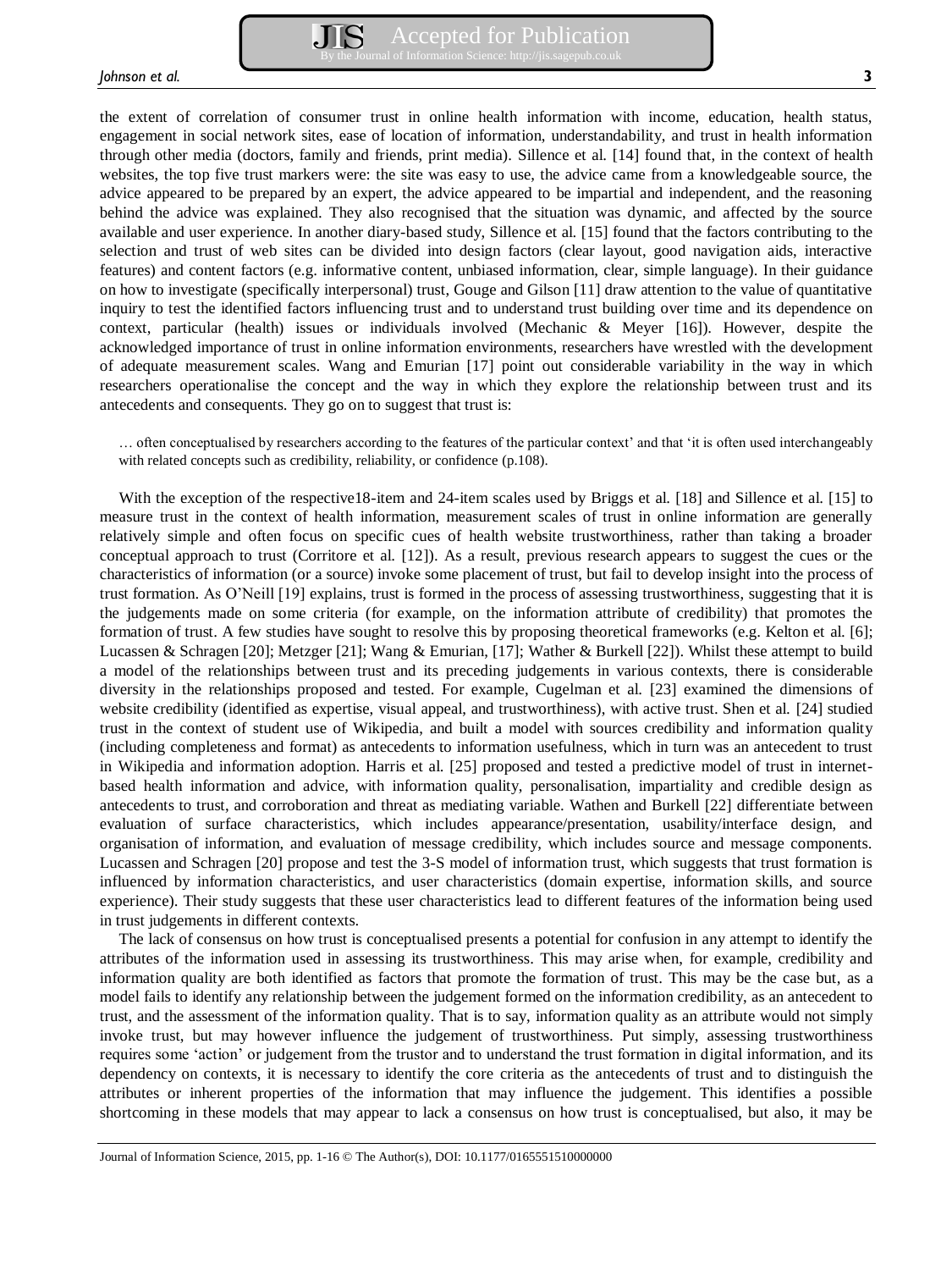# **3. Research Model**

# *3.1. Introduction*

Key questions remain in the endeavour to understand trust in specific contexts. In particular, what are the core constructs of the trust judgement when formed in the context of digital information? In order to make sense of trust in digital information section 3.2 presents a set of propositions deduced from previous research on the judgements made in information seeking contexts. Focusing on the process of trust formation and on the assessment of information trustworthiness, the aim is to identify the factors influencing trust, and crucially, what are the *core criteria* on which trust is formed to distinguish these judgements from their influencing factors or determinants. This conceptualises trust formation in digital information as a process, involving the user in making judgements and dependent on the context of the users' information need. This is based upon, and is further explained by drawing a comparison with longstanding research into the concept of relevance as a dynamic judgement in information science (Saracevic [28]; Borlund [29]). Relevance is conceptualised as a subjective judgement of the information's 'topicality' as perceived by the user in relation to an information need, and its 'usefulness' with regards to its actual use in directly resolving the given problem. The judgement as a continuum can assume topicality, an attribute of the document, as a basic requirement of a users' judgement of a document as relevant. Further along in a continuum of relevance, the user may be expected to make a judgement of the documents' usefulness in relation to the problem in hand. Where this distinction is helpful is in its identification of the core criteria for relevance judgements, such as usefulness, utility, pertinence as well as the identification of the independent variables such as aspects of the document, for example its topicality, style and novelty in providing new information to the user. Thus the perceived attributes of the document (or its information) contribute to the users' overall relevance evaluation and this judgement is formed on the criteria of usefulness (and its possible surrogates such as pertinence) as the dependent variable. As a framework for the study of trust, the information characteristics and the criteria for the formation of trust are distinguished and treated at different levels. This framework can then be further developed by distinguishing the types of influences and modelling their relations to the criteria used in trust formation. Drawing on the Elaboration Likelihood Model (ELM) which has been used to explain individual's changes to the credibility assessment as they encounter specifically, persuasive communication (Rieh & Hilligross [30]; Sundar [31]), an important distinction is made between content and otherwise peripheral cues (Cacioppo & Petty[32]). The content of the argument quality may be one way to influence an individual's attitude to a persuasive message. ELM states that, equally so, the peripheral clues, such as source reputation, may also be used to influence attitude. Both Cacioppo and Petty [32] and Sundar [31] have suggested that individuals may base their judgement of a message, not on its content but, on peripheral cues when the motivation to engage in the mental effort in analysing a message based on content is missing or lacking. As the factors that have been previously identified as influencing or even determining trust formation range from content to others that may be regarded as 'peripheral', such as ease of use, it is important that any model of trust formation allows for this distinction to be made across the influencing factors. In particular, as trust is identified as a dynamic judgement made in context of an information need the ELM implies that this context might determine the type of factors used in trust.

To propose the model of trust, the following propositions are presented for the development of a multi item scale to identify the criteria and influencing factors (both content and peripheral) in trust formation in information 'use' contexts.

# *3.2. Key propositions*

P1 – Assessing information credibility is an antecedent to trust

One of the fundamental conceptual debates in relation to trust in digital information is on the relationship between trust and credibility. The assertion regarding the interchangeable use of trust and credibility as if they are the same thing was made by Wang and Emurian [17] and Tseng and Fogg [33], and there is plenty of evidence of this in key empirical studies in the field; for example, Rieh and Hilligoss [30] and Hargittai et al. [34] use the terms interchangeably, whilst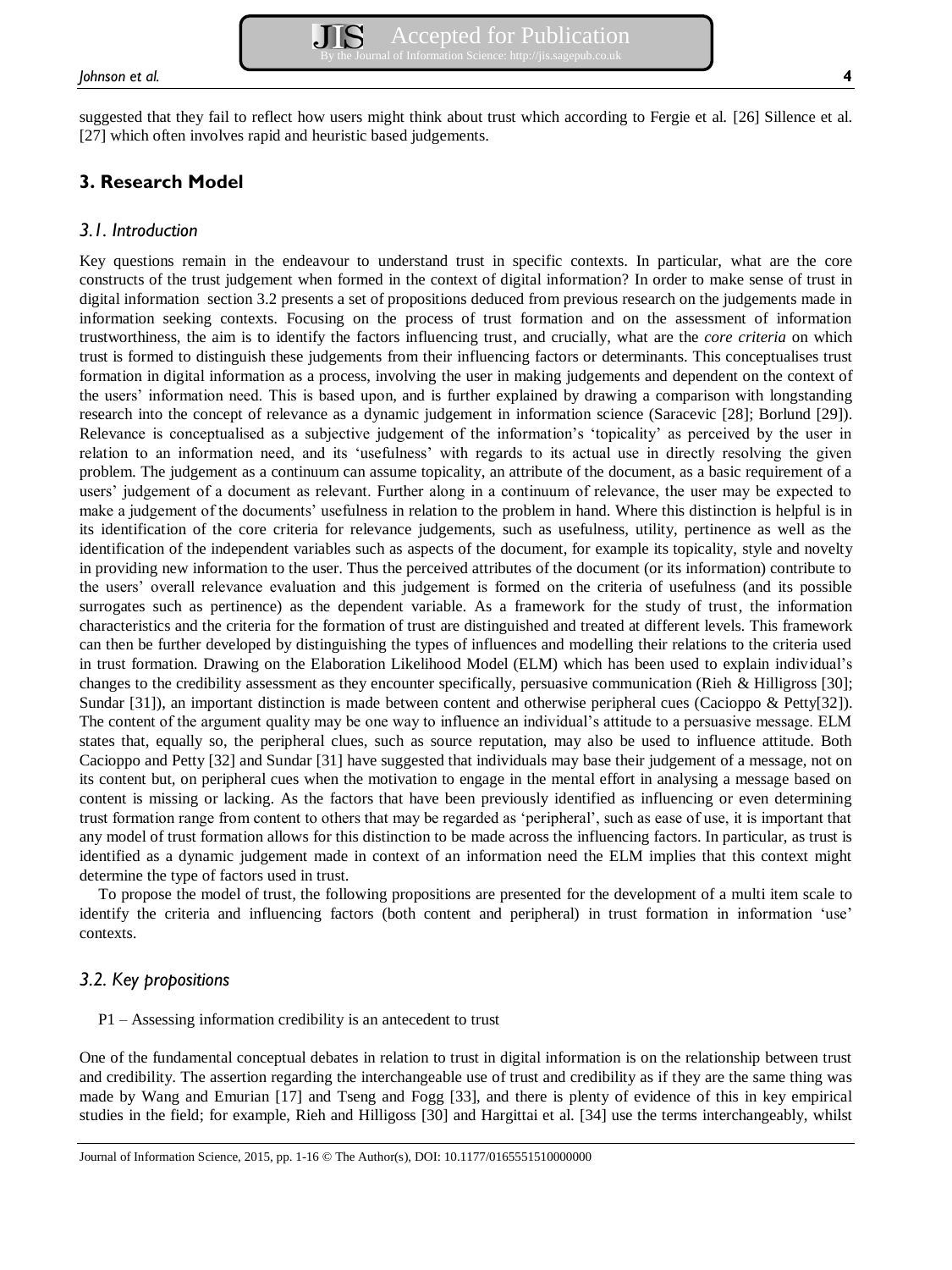Sillence et al. [14] do not define either trust or credibility. Other researchers show trust or trustworthiness as an element of credibility (Cugelman et al. [23]; Wathen & Burkell [22]), whereas others view online trust as a complex construct that includes credibility (Shankar et al. [35]); Tseng & Fogg [33]) recognised this dilemma, and proposed the following distinction:

Trust indicates a positive belief about the perceived reliability of, dependability of, and confidence in a person, object or process. Credibility is synonymous with believability (p.41).

However, Kelton et al. [6] dispute Tseng and Fogg's definitions of trust and credibility, and argue that their definition of trust is too narrow – they claim that the relationship between trust and credibility is an open area for further research, and generally propose that there is need for more in-depth exploration of the components of the trust concept. Here we argue first and foremost that it is important to take a position on the relationship between trust and credibility, and that whilst, on occasions, it may be appropriate to use them interchangeably, this use should be informed and deliberate. In proposing the framework for the study of trust we take the position that trust is the super-ordinate concept and that it subsumes credibility.

P2 – Assessing information usefulness is an antecedent to trust

In a similar vein we propose that trust subsumes usefulness as a core criteria used in the assessment of the information sought in some dependency state. The concept 'relevance' from traditional information retrieval theory is generally defined as the extent to which a document or piece of information solves a problem or satisfies an information need. In systems terms, relevance could be viewed as the match between a set of documents and the user's query. However, other types of relevance are more subjective and are more likely to be important to and employed by users. These include relevance to a subject (topical relevance), relevance to the user's existing state of knowledge (cognitive relevance) and, relevance to a task or problem (situational relevance). A distinction is usually made between subject and situation relevance – specifically that the 'aboutness' of a document in relation to some information need is subject relevance and the usefulness or utility of the information is with regards to the information need or task in hand (Borland [29]). Simply put, the document may be topically relevant, but irrelevant with regards to situation relevance if it fails to contribute to the problem or task in hand. The centrality of the judgement of 'usefulness' is confirmed for example in Lim's [36] exploration of responses to a range of anticipated outcomes (expectations) as factors related to information use. A number of factors including past experience, disposition to information, information utility and verbal persuasion were tested on a series of statements such as "I will find useful information" ([36, p 2192]). The findings indicated that information utility will be a core factor related to the outcome expectations and use of the information. However, Hertzum et al. [37] suggest that relevance, even taking into account different types of relevance, is not the only factor that users use when assessing documents. She proposes two other key factors are trust, and the 'least-effort principle'. We propose that trust subsumes usefulness along with credibility judgements in the sense that these are preconditions made in the process of trust formation and with respect to the information need context. The premise that trust formation in digital information is based on the judgements of the credibility and usefulness of the information allow for the possibility that a variety of factors will influence these judgements and the importance of which is likely to be determined by the context. These further factors that may relate to the core criteria are identified in propositions P3 and P4.

## P3 –Perceiving information quality is pivotal to trust formation

Chopra and Wallace [2] define users' trust in information as a social attitude towards an item where there is an expectation that the information will be reliable and valid and will be assessed on a rational basis using quality indicators such as accuracy, coverage, timeliness and depth. They suggest that trust in digital information can develop based on such indicators. Further studies of trust formation suggests that authorial authority is pivotal to trust formation in digital information with user interest in the authority associated with authorship, and indeed author names may well be recognised, or have affiliations that lend further confidence in the reliability of the digital information. The other factor, which emerges repeatedly from the empirical evidence on trust formation in digital environments and related studies, is information presentation. This is represented in slightly different ways in different studies, and, information presentation factors are more obviously evident in studies on website credibility, such as that conducted by Tseng and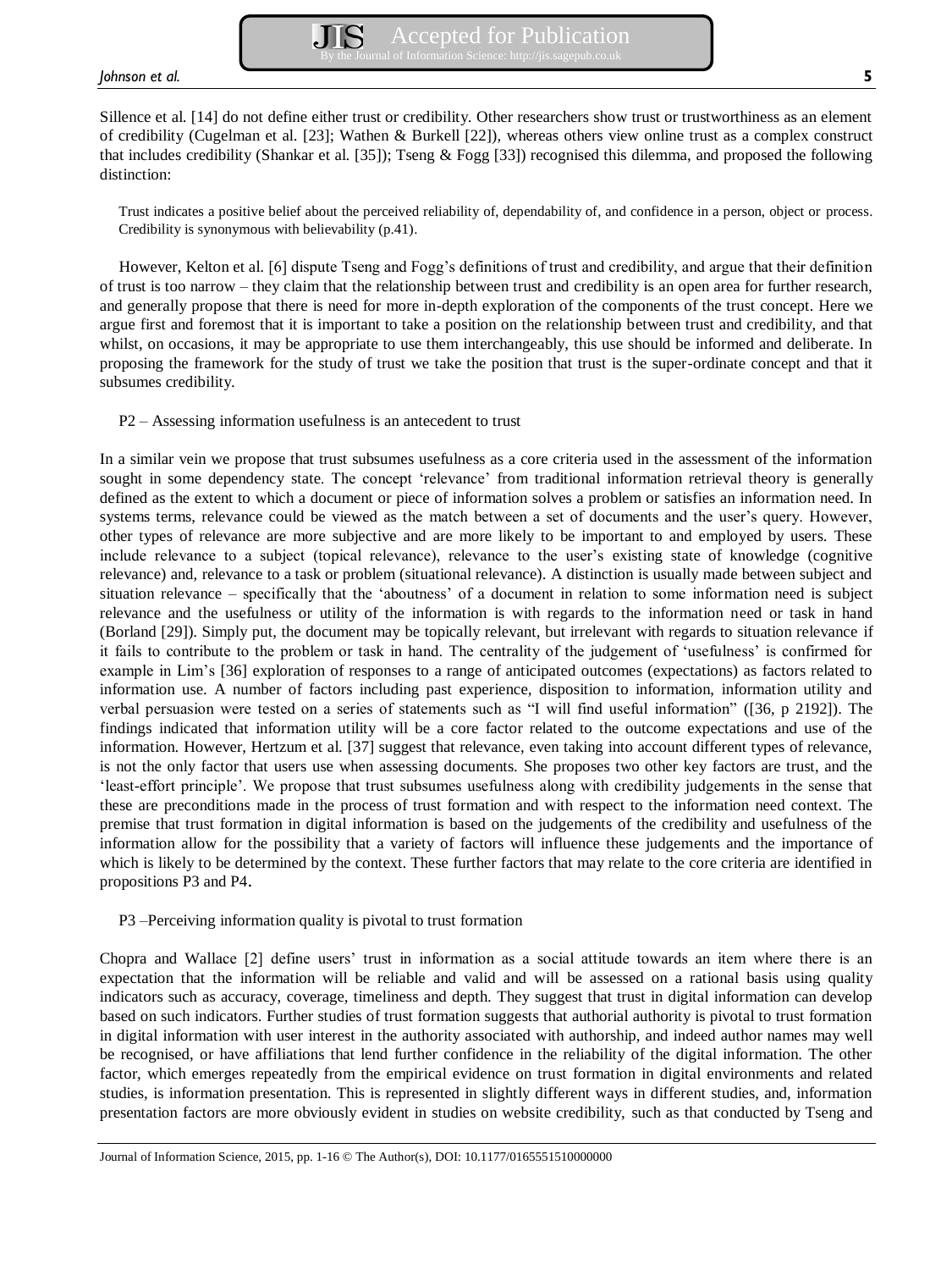Fogg [33]. This study investigated how users evaluate the credibility of web sites in ten categories, including ecommerce, finance, search, and health; top of their list of the themes that occurred most frequently in connection with credibility judgements were: design look, information design/structure, and information focus. Similarly, in Sillence et al. [15] diary study of how patients evaluate and make use of online health information, design factors, such as clear layout, good navigation aids, and interactive features were found to contribute to the selection and trust of web sites. Rowley and Johnson [10], found that students expressed considerable interest in the structure, style and quality of writing of Wikipedia articles, and grammatical, or other editorial or proofreading oversights, and these impacted on their trust judgements.

## P4 – Peripheral cues influence trust formation

Previous research into trust formation identifies a set of possible peripheral or contextual 'information' related cues that may influence trust. We tend to trust big brands and this extends to digital information contexts with respect to the information providers. Pan et al. [38] suggested that people were more likely to trust the results from Google and furthermore claimed these results to be superior. Bailey et al. [39] similarly found that when branding was removed users were unable to tell the difference in quality between the search results from two popular search engines. The influence of recommendation is also of interest as a factor employed by users to potentially reduce the complexity in decision making in uncertain situations (whether to trust information) and so used as a mechanism as such. Further influencing factors may be identified from the empirical evidence from both the trust and credibility literatures suggesting that, in digital environments, verification, or checking the information content with other sources is at the core of trust formation. In a large study of first year undergraduate students, amongst the factors that Hargittai et al. [34] identified as most important in credibility assessment were: sources for validation, authorship, and linking sites. Students in Iding et al. [40] study sought corroboration with other web sites. Rieh and Hilligoss [30], examined college students' credibility judgement in the information seeking process using an interview based study and confirmed that students certainly undertook evaluation of information, based on their current knowledge on the topic, quality control mechanism (refereeing, editing), and verification (through using multiple sources and co-referencing).

P5 – Trust formation can be modelled by its core criteria and determining factors

Our research model focuses on the process of trust formation. Previous research identifies many different factors that may influence trust. The propositions P1-P4 relate the ongoing process of trust formation as that of assessing the trustworthiness of the information and this provides a framework to identify the core criteria of the usefulness and the credibility of the information. Information quality, variously expressed as reliability, accuracy and authorial authority are pivotal factors in assessing trustworthiness as are brand, recommendation, verification and ease of access. The framework crucially distinguishes the core criteria by which information is assessed and their influences, both from the information content and peripheral cues and which may be variously applied according to different contexts and situations. In this way, trust is conceptualised as formed as a process, a series of judgements as events involving the user and modelled on the core criteria which may invoke trust which, in turn, are determined by the various factors.

# **4. Methodology**

# *4.1. Research design*

The empirical study adopted a quantitative, survey-based research design, in order to gather sufficient data to be able to develop measurement items and explore relationships between variables in the process of trust formation. Questionnaires were chosen to collect data as they were deemed suitable for gathering large amounts of data and collecting accurate information.

A four-sided, paper-based questionnaire was developed. The core of this questionnaire was a bank of Likert-style statements, designed to investigate respondents' perceptions of the relative importance of various aspects of web health information in their evaluation of its trustworthiness. Items (questions) to reflect the constructs for credibility, usefulness, content, authority, style, verification, brand, ease of use, recommendation were designed with a 5 point scale. Whilst these constructs may not be observed directly, they may manifest through responses to questions regarding the construct. For example, to measure the impact of 'style' we ask survey participants about the importance of the way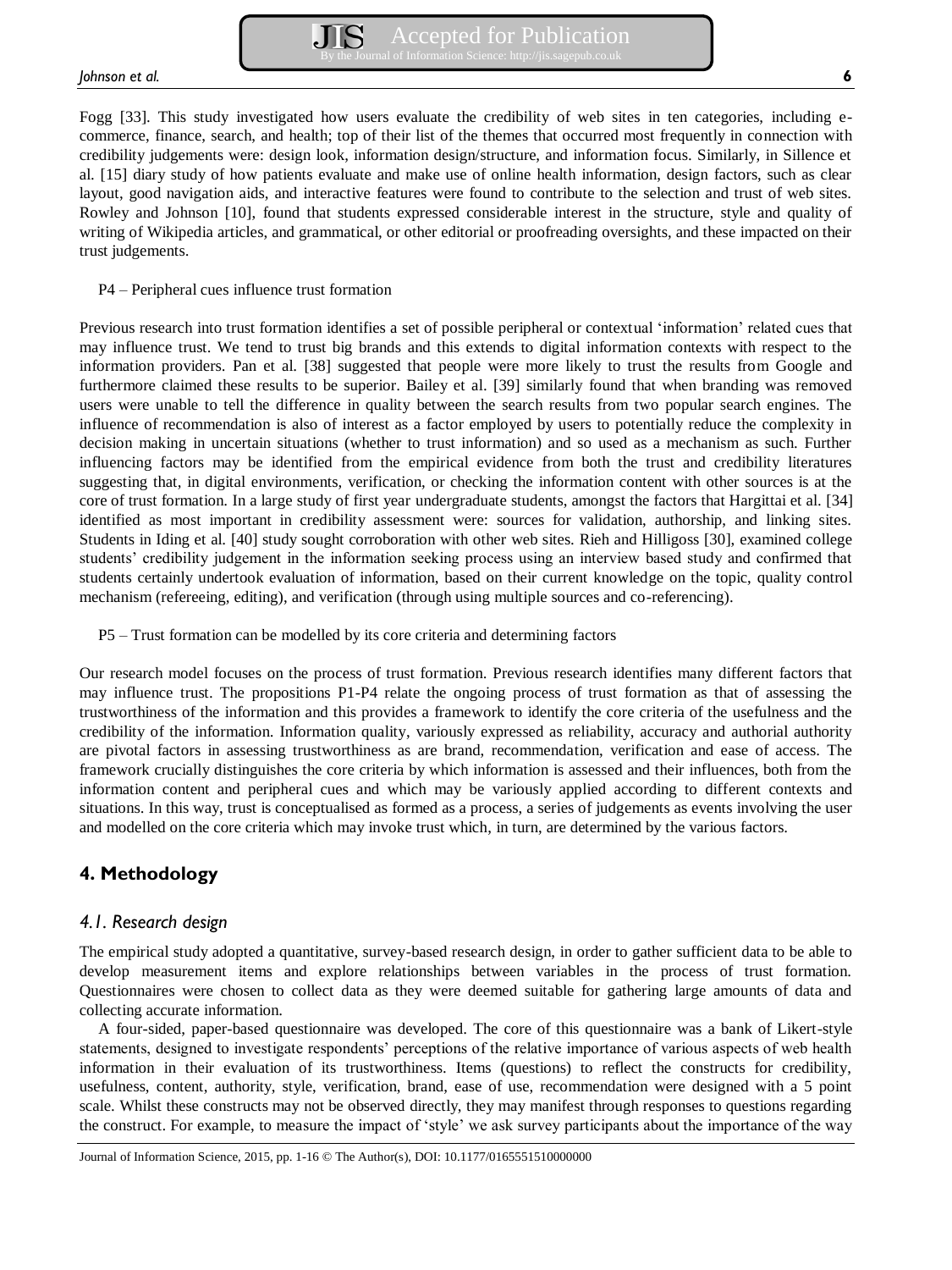that the information is structured. The inclusion of specific factors and the questions (or items) on which they are based were largely drawn from previous research, adapted from Sillence et al. [15]; Metzger [2`]; Walraven et al. [41]; Hargittai et al. [12]; Wang and Emurian [17] as shown in Table 2. This, to some extent, ensures content validity in that the items used in the survey provide representative coverage of the possible questions and reflect the possible aspects of the construct. However, since few researchers have proposed multi-item scales of trust in digital information and its associated factors, in many instances it was necessary to generate new items in pursuit of proposing and validating a new scale. For face validity the researchers discussed the phrasing of the questions and ran a pilot which led to some minor changes. Thus the aim was to include a set of items reflecting different aspects of the construct such that the responses to the items could be taken as a manifestation of the construct.

Questionnaires were distributed to students in class settings. After a brief introduction, students were invited to complete the questionnaire. Prior to responding to the Likert-style statements, respondents were asked to think about a specific instance when they had looked for health or medical information on the internet. This domain was chosen to provide a type of critical incident as it was assumed that all, at some point, will have looked up information relating to a health issue and, aided by the trust inventory, will respond to the items reflecting their responses to the underlying constructs in assessing trustworthiness. They were then invited to indicate whether their search was triggered by general interest, or because they or a member of their family had a specific complaint.

 At the end of the questionnaire, respondents were asked about their disposition to trust, and their health status, before being asked to provide basic demographic data such as gender, age, course level, course subject, and, student status (UK or International). Completed questionnaires were collected immediately by the researchers.

## *4.2. Participants*

Participants were third year undergraduate students on courses in Business and Sport Science at a large metropolitan university in the UK. Consistent with previous research studies on student and young people's health information seeking behaviour, and trust judgements in digital environment (e.g. Dobransky & Hargittai, [42]; Gray et al. [43]; Hargittai et al. [34]; Menchen-Trevino & Hargittai [44]; Walraven et al. [41]), convenience sampling was employed to maximise response rate. Most respondents were aged between 18 and 21, there is a relatively even distribution on gender, and between the main subject categories. Most participants had either a level of involvement that fell into the general interest category (41%) or were answering in respect of their information searching with regard to a recent personal health issue with 43% most serious, 15% serious. On health status, 73.7% either agreed or strongly agreed that they were generally healthy, whilst 21.9% either agreed or strongly agreed that they had recently experienced a major health issue (Table 1).

|                      |                     | No. | %    |
|----------------------|---------------------|-----|------|
| Gender               | Male                | 165 | 56.5 |
|                      | Female              | 127 | 43.5 |
| Subject              | <b>Business</b>     | 136 | 46.6 |
|                      | Sport               | 156 | 53.4 |
| Level of involvement | General interest    | 2   | 41.4 |
|                      | Not serious         | 126 | 43.2 |
|                      | Serious             | 45  | 15.4 |
| Health status        | Generally healthy   | 215 | 73.7 |
|                      | Recent major issues | 64  | 21.9 |
|                      | Not responded       | 13  | 4.4  |

**Table 1:** Profile of participants.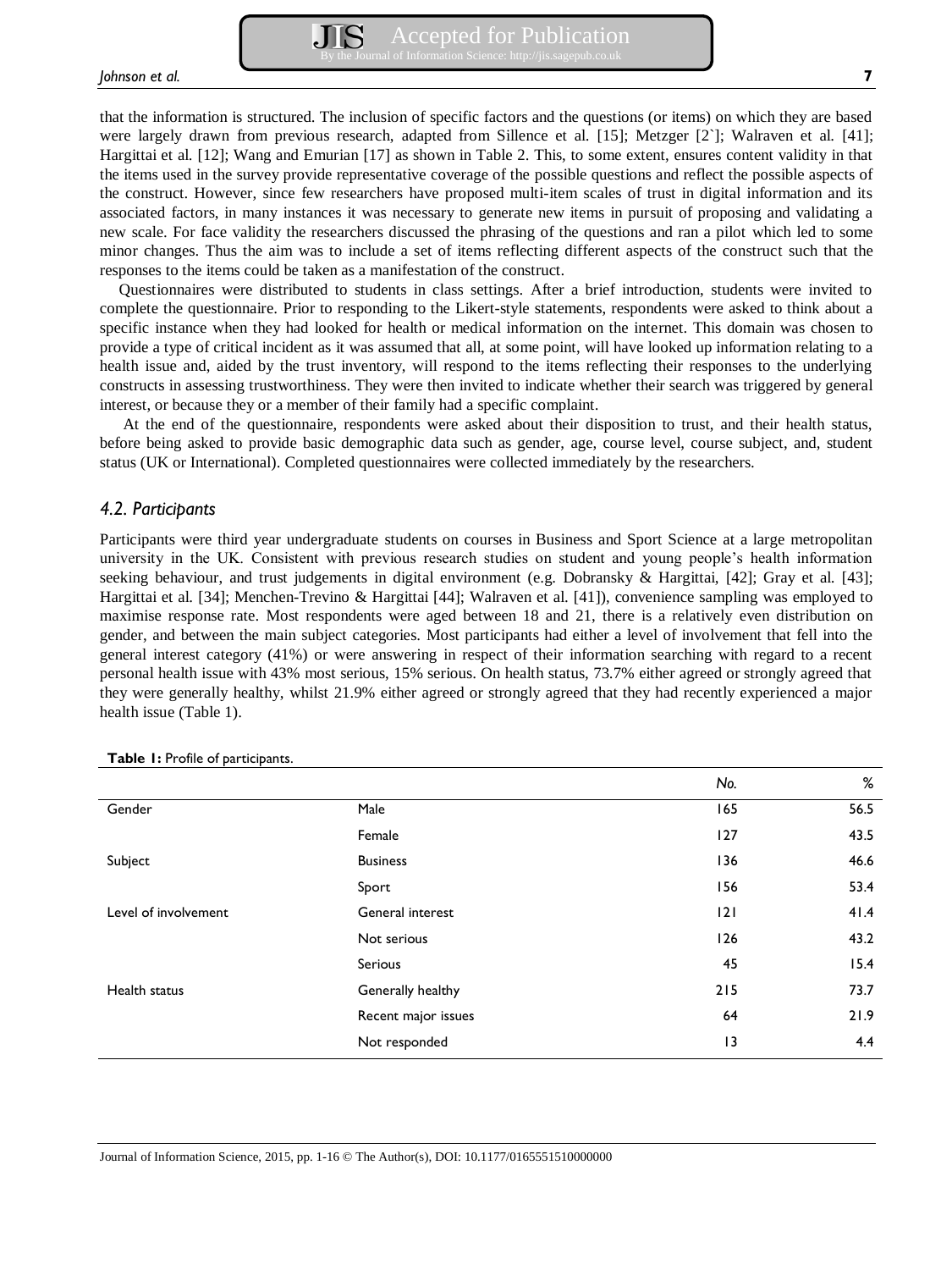# *4.3. Data Analysis*

Table 2 presents the descriptive statistics for all of the items in the measurement scale. Cronbach's alpha coefficients for all intended constructs were higher than the minimum cut-off of 0.70 (DeVellis [45]) and with the deletion of five items the coefficients ranged from 0.705 to 0.845 indicating internal consistency. The descriptive statistics show that most of the items have a mean between 3 and 4 which would indicate an upward bias in the sample. As we asked participants to respond to the questions based on information they had found in relation to some health information need we might assume a minimal rating on each of these constructs (i.e. that the information was considered to be useful and credible). Also we observe that the overall mean for all of the constructs is similar suggesting that all make a similar level of contribution to trust judgements and that there appears to be a range of factors influencing these judgements, confirming assertions that these judgements are complex. Specifically, on the basis of the means, of the intended constructs credibility (4.27), ease of use (4.24) and content (4.03) could be considered to be most important in influencing trust judgement**.** Recommendation (3.93) and authority (3.90) were also high and brand (3.59) is the least important. Items with the highest rating within credibility, ease of use and content were *Whether I feel I can believe the information* (4.42), *The quality of the information* (4.40), *That the information was free* (4.36), *How easy it was to access the information* (4.28), *The comprehensiveness of the information* (4.42) and *The accuracy of the information* (4.32).

**Table 2:** Descriptive statistics of all means and constructs.

| Variable (CA<br>Item<br>value)          |                                                                                                                                                                                                                | Code            | Variable<br>Mean | Mean | s.d. |
|-----------------------------------------|----------------------------------------------------------------------------------------------------------------------------------------------------------------------------------------------------------------|-----------------|------------------|------|------|
| Authority (0.708)                       | That the author/organisation is known to me                                                                                                                                                                    | <b>AUI</b>      |                  | 4.14 | 1.01 |
| The standing of the                     | That the author appears to be knowledgeable                                                                                                                                                                    | AU <sub>2</sub> |                  | 3.54 | 1.20 |
| author or<br>organisation               | That the author/org responsible for the information can be<br>easily identified                                                                                                                                | AU3             | 3.82             | 3.74 | 1.00 |
| responsible for                         | That the information appears to be objective                                                                                                                                                                   | AU4             |                  | 3.99 | 0.99 |
| providing the<br>information            | That the author's qualifications and/or expertise are<br>indicated                                                                                                                                             | AU5             |                  | 3.71 | 1.16 |
|                                         | Construct adapted from: Fogg et al. [46]; Sillence, Briggs, Fishwick and Harris [14]; Metzger [21]; Walraven, Brand-Gruwel and<br>Boshuizen [41]; Hargittai, Fullerton, Menchen-Trevino and Yates Thomas [34]. |                 |                  |      |      |
|                                         | The ease with which I can understand the information                                                                                                                                                           | <b>STI</b>      |                  | 4.21 | 0.90 |
| Style (0.756)<br>The way in which the   | The clarity of the structure of the information                                                                                                                                                                | ST <sub>2</sub> |                  | 4.24 | 0.85 |
|                                         | The ease with which I can read the information                                                                                                                                                                 | ST <sub>3</sub> | 3.87             | 4.02 | 0.89 |
| information is<br>presented and written | The quality of the presentation of the information                                                                                                                                                             | ST <sub>4</sub> |                  | 3.79 | 0.99 |
|                                         | The presence of a table of contents                                                                                                                                                                            | ST <sub>6</sub> |                  | 3.09 | 1.18 |
| Brand-Gruwel and Boshuizen [41]         | Construct adapted from Fogg et al. [46]; Wang and Emurian [17]; Metzger [21]; Sillence, Briggs, Harris and Fishwick [15]; Walraven,                                                                            |                 |                  |      |      |
| Content (0.778)                         | The currency of the information                                                                                                                                                                                | <b>COI</b>      |                  | 3.70 | 0.97 |
| Core characteristics                    | The reliability of the information                                                                                                                                                                             | CO <sub>2</sub> |                  | 3.90 | 0.83 |
| of the information,                     | The comprehensiveness of the information                                                                                                                                                                       | CO <sub>3</sub> | 4.03             | 4.42 | 0.85 |
| such as reliability and                 | The accuracy of the information                                                                                                                                                                                | CO <sub>4</sub> |                  | 4.32 | 0.94 |
| accuracy                                | Mention of recent developments in treatment                                                                                                                                                                    | CO <sub>6</sub> |                  | 3.80 | 0.93 |
| Trevino and Yates Thomas [34]           | Construct adapted from Fogg et al. [46]; Metzger [21]; Walraven, Brand-Gruwel and Boshuizen [41]; Hargittai, Fullerton, Menchen-                                                                               |                 |                  |      |      |
| Usefulness (0.782)                      | That the information tells me most of what I need to know                                                                                                                                                      | <b>UFI</b>      |                  | 4.49 | 0.68 |
| The extent to which                     | That the information helps me to understand the issue                                                                                                                                                          | UF <sub>2</sub> |                  | 4.42 | 0.72 |
| the user is informed                    | better                                                                                                                                                                                                         |                 | 3.80             |      |      |
| by and can make use                     | That I have not found similar information before                                                                                                                                                               | UF3             |                  | 3.22 | 1.02 |
| of the information                      | That I find the information interesting                                                                                                                                                                        | UF4             |                  | 3.43 | 1.11 |
|                                         |                                                                                                                                                                                                                |                 |                  |      |      |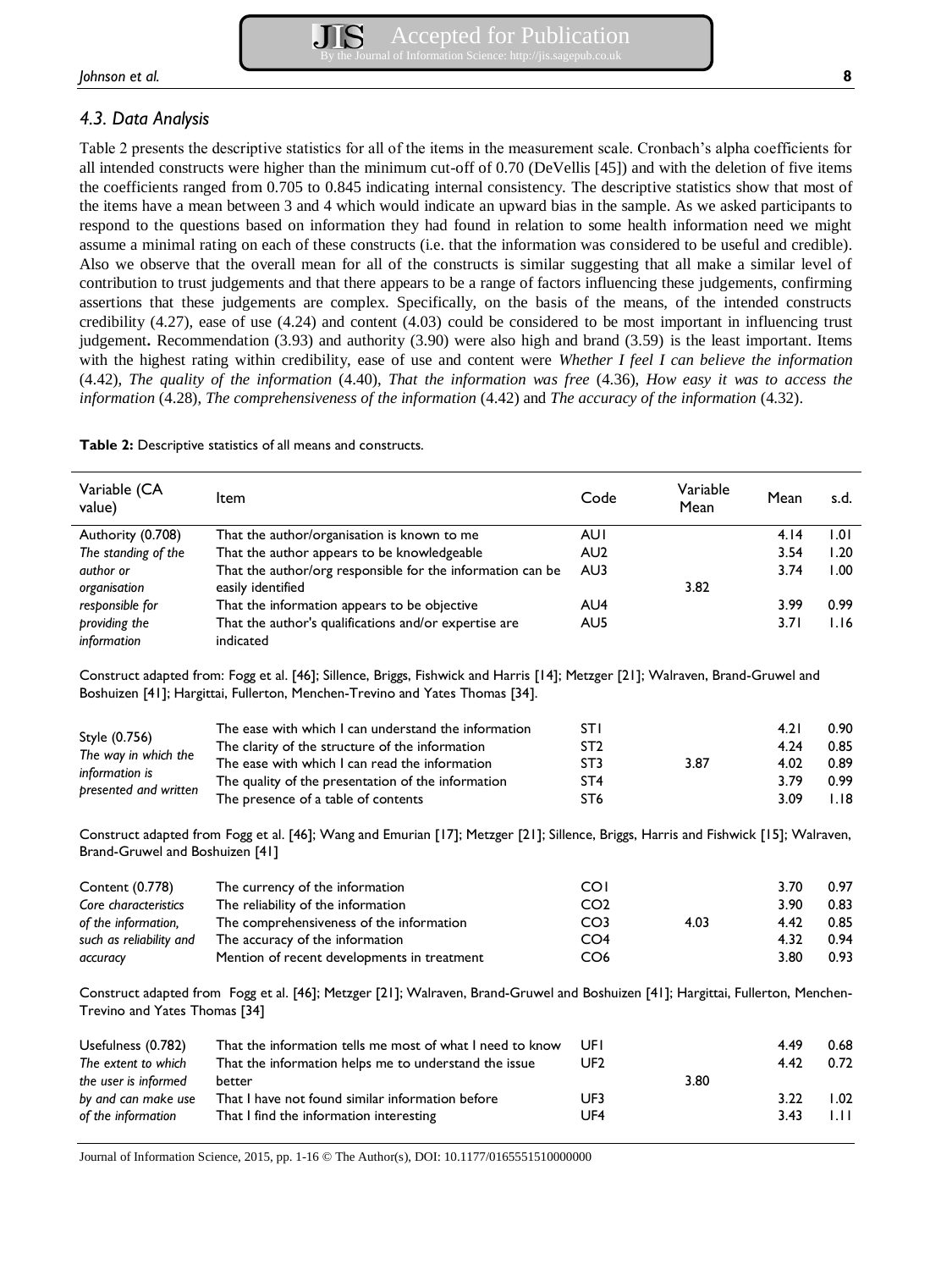Accepted for Publication By the Journal of Information Science: http://jis.sagepub.co.uk

| Johnson et al.                          |                                                                                                                                                                                                            |                 |      |              | 9            |
|-----------------------------------------|------------------------------------------------------------------------------------------------------------------------------------------------------------------------------------------------------------|-----------------|------|--------------|--------------|
|                                         | Whether the article gives me information that I can use                                                                                                                                                    | UF5             |      | 3.70         | 0.92         |
|                                         | Whether the article adds to my previous knowledge                                                                                                                                                          | UF <sub>6</sub> |      | 4.09         | 0.83         |
|                                         | Whether the information seems to be tailored to me                                                                                                                                                         | UF7             |      | 3.08         | 1.08         |
|                                         | personally                                                                                                                                                                                                 |                 |      |              |              |
|                                         | The advice seemed to be offered in my best interest                                                                                                                                                        | UF8             |      | 3.75         | 0.92         |
|                                         | The extent to which I felt that the information helped me                                                                                                                                                  | UF9             |      | 4.05         | 0.84         |
| Construct adapted from Fogg et al. [46] |                                                                                                                                                                                                            |                 |      |              |              |
|                                         | The information source (e.g. website) carries advertising                                                                                                                                                  | <b>BRI</b>      |      | 3.54         | 1.16         |
|                                         | The information source carries the logo of a well-known                                                                                                                                                    | BR <sub>2</sub> |      | 3.46         | 1.14         |
| <b>Brand</b>                            | brand                                                                                                                                                                                                      |                 | 3.59 |              |              |
| (0.797)                                 | The information source brand has a good reputation                                                                                                                                                         | BR4             |      | 3.90         | 1.01         |
|                                         | The information is on the website of a specialist health                                                                                                                                                   | BR <sub>5</sub> |      | 3.45         | 1.10         |
|                                         | charity                                                                                                                                                                                                    |                 |      |              |              |
|                                         | Construct adapted from Fogg et al. [46]; Sillence, Briggs, Harris and Fishwick [15]; Walraven, Brand-Gruwel and Boshuizen [41];<br>Hargittai, Fullerton, Menchen-Trevino and Yates Thomas [34]             |                 |      |              |              |
|                                         | How easy it was to access the information                                                                                                                                                                  | <b>EUI</b>      |      | 4.28         | 0.81         |
| Ease of Use (0.821)                     | How easy it was to find the information                                                                                                                                                                    | EU <sub>2</sub> |      | 4.23         | 0.85         |
| Ease in access and                      | That the information was free                                                                                                                                                                              | EU3             | 4.24 | 4.36         | 1.00         |
| use of the information                  | The speed with which I found the information                                                                                                                                                               | EU4             |      | 4.10         | 0.94         |
| Construct adapted from Metzger [21]     |                                                                                                                                                                                                            |                 |      |              |              |
|                                         | Family and friends have recommended the source to me                                                                                                                                                       | <b>REI</b>      |      | 3.24         | 1.22         |
| Recommendation                          | A health professional has recommended the source to me                                                                                                                                                     | RE <sub>2</sub> |      | 3.93         | 1.14         |
| (0.838)                                 | I have seen online recommendations from users of the                                                                                                                                                       | RE3             |      | 3.33         | 1.06         |
| Recommendations                         | source                                                                                                                                                                                                     |                 | 3.93 |              |              |
| regarding the                           | I have seen recommendations from a social network                                                                                                                                                          | RE4             |      | 2.96         | 1.09         |
| information from                        | community                                                                                                                                                                                                  |                 |      |              |              |
| known person                            | I have been advised against using a certain source<br>My friends and family use the source                                                                                                                 | RE5<br>RE6      |      | 3.50<br>3.40 | 1.12<br>1.13 |
| Yates Thomas [34]; Lim and Simon [36]   | Construct adapted from Kelton, Fleischman and Wallace [6]; Rieh and Hillgoss [30];Hargittai, Fullerton, Menchen-Trevino and                                                                                |                 |      |              |              |
|                                         |                                                                                                                                                                                                            |                 |      |              |              |
|                                         | Whether I feel I can believe the information                                                                                                                                                               | <b>CRI</b>      |      | 4.42         | 0.75         |
| Credibility                             | The objectivity of the information                                                                                                                                                                         | CR <sub>2</sub> |      | 4.16         | 0.81         |
| (0.845)                                 | The impartiality of the information                                                                                                                                                                        | CR <sub>3</sub> | 4.27 | 4.01         | 0.88         |
|                                         | The quality of the information                                                                                                                                                                             | CR4             |      | 4.40         | 0.76         |
|                                         | The extent to which contains facts rather than opinions                                                                                                                                                    | CR <sub>5</sub> |      | 4.34         | 0.86         |
|                                         | Construct adapted from Sillence, Briggs, Harris and Fishwick [15]; Menchen-Trevino and Hargittai [44]; Lim and Simon [36]                                                                                  |                 |      |              |              |
|                                         | The inclusion of references to related sources                                                                                                                                                             | TRI             |      | 3.82         | 1.04         |
| Triangulation                           | Hyperlinks through to other web pages and documents                                                                                                                                                        | TR <sub>2</sub> |      | 3.44         | 1.00         |
| (0.705)                                 | Consistency with information that I have found elsewhere                                                                                                                                                   | TR3             | 3.77 | 4.02         | 0.91         |
|                                         | Consistency with my prior knowledge                                                                                                                                                                        | TR4             |      | 3.79         | 0.94         |
|                                         | Construct adapted from Wang and Emurian [17]; Metzger [21]; Rieh and Hillgoss [30]; Hargittai, Fullerton, Menchen-Trevino and<br>Yates Thomas [34]; Menchen-Trevino and Hargittai [44]; Lim and Simon [36] |                 |      |              |              |
|                                         | My familiarity with the topic                                                                                                                                                                              | FAI             |      | 3.58         | 0.99         |
| Familiarity                             | Previous positive experience with info. from the same                                                                                                                                                      | FA <sub>2</sub> |      | 3.76         | 0.94         |
| (0.744)                                 | source                                                                                                                                                                                                     |                 | 3.64 |              |              |
|                                         | Whether the information is on my favourite health web-                                                                                                                                                     | FA3             |      | 3.32         | 1.16         |
|                                         |                                                                                                                                                                                                            |                 |      |              |              |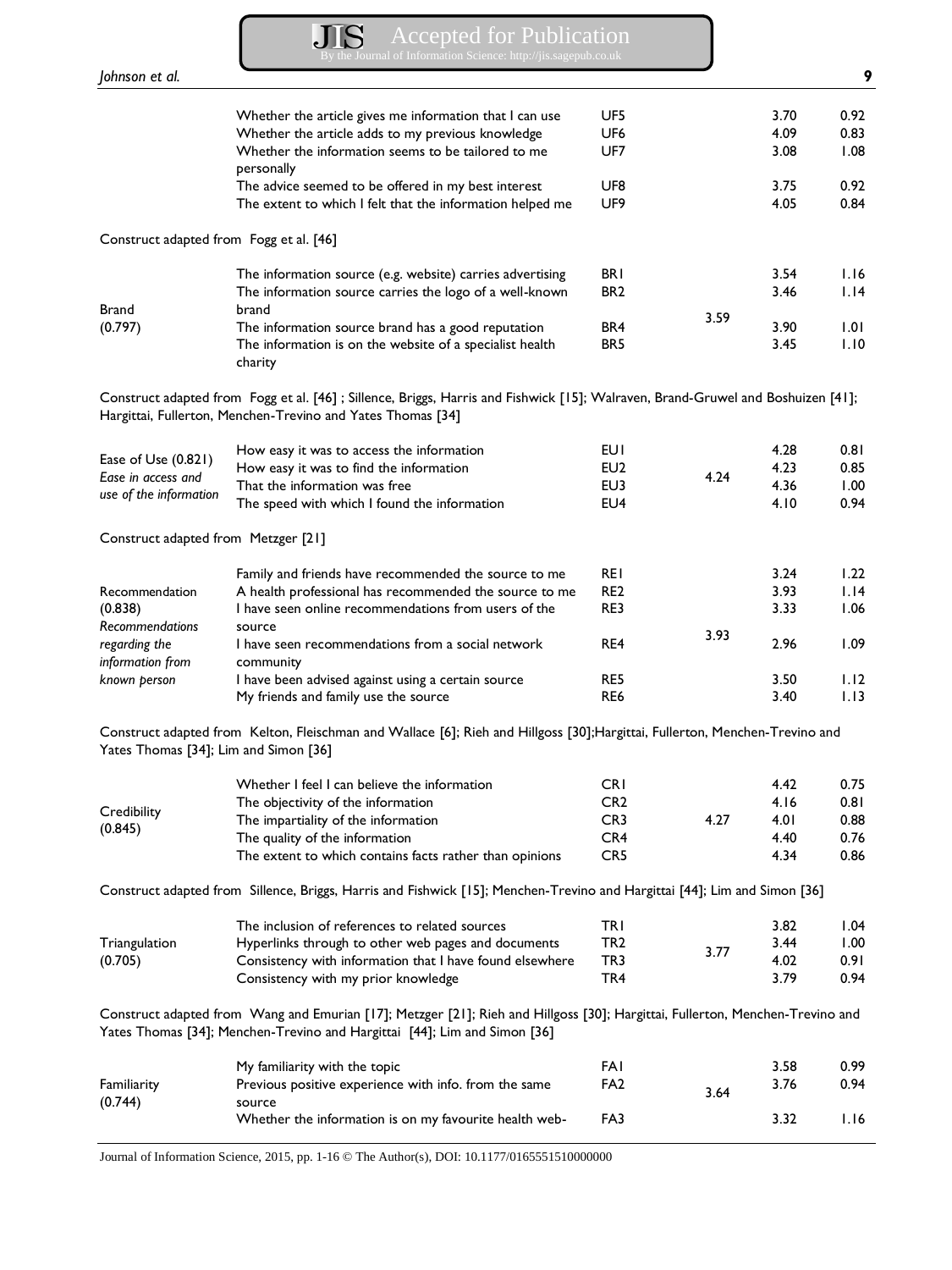

site

My confidence that I will understand information that I find FA4 3.89 0.96

Construct adapted from Lucassen T and Schraagen JM [20]

In order to verify the trust inventory in the questionnaire, factor analysis with principal component analysis (PCA) was used to analyse the relationships among the items and where these converge, to identify and extract the underlying factors in the participants' responses. Based on items used in previous research, the trust scale to identify the likely factors influencing trust is shown in Table 2. The extracted factors from PCA are re-labelled according to the items that have converged in the analysis, as effectively measuring a common underlying or latent construct. These derived factors are presented in Table 4 labelled to reflect the propositions that these are characteristics and attributes of the information used in the process of assessing trustworthiness. Prior to conducting PCA the suitability of the data for this test was established. The KMO value was 0.874, which is greater than the recommended value of 0.6. Bartlett's test was test is statistically significant with a value of .000 level. Furthermore if the questions (items) for a construct are well designed they should converge and form a major factor (Hair et al. [46]). The major principle components (with eigenvalue greater than1) were extracted as constructs and to satisfy convergent validity, that all items intended to measure a construct do reflect that construct, the factor loadings were greater than 0.5. Items with low loading or cross loading were removed as follows: *CO1, CO6, AU1, AU2, ST6, TR4, UF5, UF9.* The principal components extracted suggest a good fit of 35 items to seven latent constructs accounting for 53.6% of total variance. Table 3 lists the eigenvalues associated with these seven factors, and the variance in the evaluation process associated with trust judgements explained by each of the factors. Specifically, factor 1 explains 25.0 % of the total variance, factor 2 (7.7%), factor 3  $(6.1\%)$ , factor 4  $(4.4\%)$ , factor 5  $(3.7\%)$ , factor 6  $(3.5\%)$  and factor 7  $(3.1\%)$ . These were labelled follows, factors 1 (Reliable Content), 2 (Assessing Credibility), 3 (Personal Recommendation), 4 (Ease of Use- Access), 5 (Assessing Usefulness), 6 (Style - Readable) and 7 (Branded - Logo). Thus 'Reliable Content' with items relating to the authorial authority and to the comprehensiveness and accuracy of the information accounted for the greatest total variance. Two factors were not formed on the survey items and these were intended to measure triangulation/verification and familiarity. As this is explained by the method adopted for data collection it is discussed in concluding section of the paper.

|           | Initial Eigenvalues |                    | Extraction Sums of Squared Loadings |       |                    | Rotation Sums of Squared Loadings |       |                    |             |
|-----------|---------------------|--------------------|-------------------------------------|-------|--------------------|-----------------------------------|-------|--------------------|-------------|
| Component | Total               | $%$ of<br>Variance | Cumulative%                         | Total | $%$ of<br>Variance | Cumulative %                      | Total | $%$ of<br>Variance | Cumulative% |
|           | 12.51               | 25.02              | 25.02                               | 12.51 | 25.02              | 25.02                             | 4.64  | 9.27               | 9.27        |
|           | 3.87                | 7.74               | 32.76                               | 3.87  | 7.74               | 32.76                             | 3.60  | 7.20               | 16.47       |
| 3         | 3.05                | 6.11               | 38.87                               | 3.05  | 6.19               | 38.87                             | 3.50  | 7.00               | 23.47       |
| 4         | 2.22                | 4.45               | 43.31                               | 2.22  | 4.45               | 43.31                             | 3.25  | 6.51               | 29.97       |
| 5         | l.87                | 3.74               | 47.06                               | 1.87  | 3.74               | 47.06                             | 2.85  | 5.71               | 35.68       |
| 6         | 1.74                | 3.48               | 50.54                               | 1.74  | 3.48               | 50.54                             | 2.74  | 5.47               | 41.15       |
|           | 1.54                | 3.09               | 53.62                               | 1.54  | 3.09               | 53.62                             | 2.69  | 5.37               | 46.52       |

**Table 3:** Variance explained by each of the factors for trust.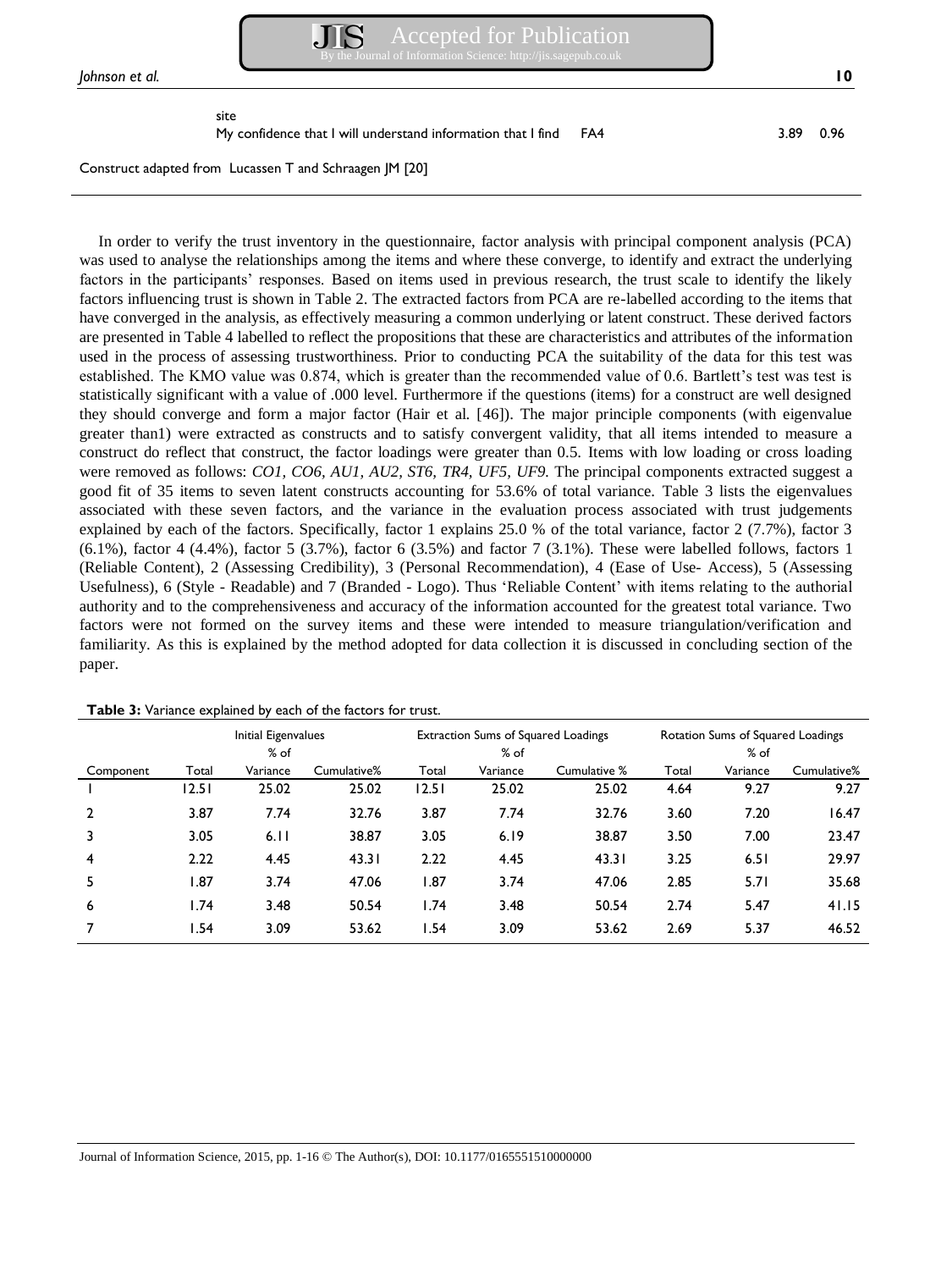#### **Table 4:** Convergent validity of the measurement model.

|                              |                                                                           |               | Cronbach's |  |
|------------------------------|---------------------------------------------------------------------------|---------------|------------|--|
|                              |                                                                           | <b>CFR</b>    | Alpha      |  |
|                              | AU4-That the information appears to be objective (i.e. no hidden agendas) | 0.65          |            |  |
| Factor 1                     | CO3-The reliability of the information                                    | 0.73          | 0.826      |  |
| <b>Reliable Content</b>      | CO2-The comprehensiveness of the information                              | 0.74          |            |  |
|                              | CO4-The accuracy of the information (such as the absence of errors)       | 0.77          |            |  |
|                              | CR5-The extent to which the source contains facts rather than opinions    | 0.66          |            |  |
| Factor 2                     | CR3-The impartiality of the information                                   | 0.69          |            |  |
| <b>Assessing Credibility</b> | CRI-Whether I feel I can believe the information                          | 0.70          | 0.844      |  |
|                              | CR4-The quality of the information                                        | 0.75          |            |  |
|                              | CR2-The objectivity of the information                                    | 0.81          |            |  |
| Factor 3                     | RE4-I have seen recommendations from members of a social network          | 0.71          |            |  |
| Personal<br>Recommendation   | REI-Family and friends have recommended the source to me                  | 0.73          | 0.787      |  |
|                              | RE6-My friends and family use the source                                  | 0.79          |            |  |
| Factor 4                     | EUI-How easy it was to access the information                             | 0.89          | 0.923      |  |
| Ease of Use-Access           | EU2-How easy it was to find the information                               | 0.97          |            |  |
| Factor 5                     | UFI-That the information tells me most of what I need to know             | 0.78<br>0.815 |            |  |
| <b>Assessing Usefulness</b>  | UF2-That the information helps me to understand the issue better          | 0.88          |            |  |
| Factor 6<br>Style - Readable | ST3-The clarity of the structure of the information                       | 0.67          |            |  |
|                              | STI-The ease with which I can understand the information                  | 0.85          | 0.848      |  |
|                              | ST2-The ease with which I can read the information                        | 0.94          |            |  |
| Factor 7<br>Branded - Logo   | BRI-The information source features the logo of a respected brand         | 0.90          |            |  |
|                              | BR2-The information source carries the logo of a well-known brand         | 0.90          | 0.891      |  |

The results from the PCA suggest a good fit of items to latent constructs To further determine the items as attributable to a factor, Confirmatory Factor Analysis (CFA) was used to test the factor structure extracted and ensure instrument quality, prior to its use in structural equation modelling. According to Segars and Grover [44], the measurement model should be evaluated first and then re-specified as necessary to generate the 'best-fit' model. Therefore the pre-specified construct-item correspondences must be significant with composite factor reliability (CFR)  $> 0.7$  and Cronbach's alpha  $> 0.5$  (Hair et al. [47]) and with the construct explaining more than 50% of the total variance (with the average variance extracted (AVE) for an item > 0.5). This process led to a refined measurement model with seven factors and twenty one items (Table 4). Item reliability ranged from 0.65 to 0.97, thus exceeding the acceptable value of 0.5. Composite reliability for these seven factors ranged from 0.761 to 0.926, which is above the 0.7. Finally, the average variance extracted ranged from 0.516 to 0.805, and for all items exceeded the threshold value of 0.5 recommended by Fornell and Larcker [49]. Together these indices show that the model has an appropriate level of reliability, convergent validity, and determinant validity.

# *4.4. Structural relationships among the factors*

When all constructs are measured with multiple questions in the survey, and the 'latent meaning' extracted, the proposed relationships between the independent (e.g., Style - Readable and Personal Recommendation) and the dependent (i.e. Assessing Credibility and Assessing Usefulness) can be tested. Structural equation modelling in AMOS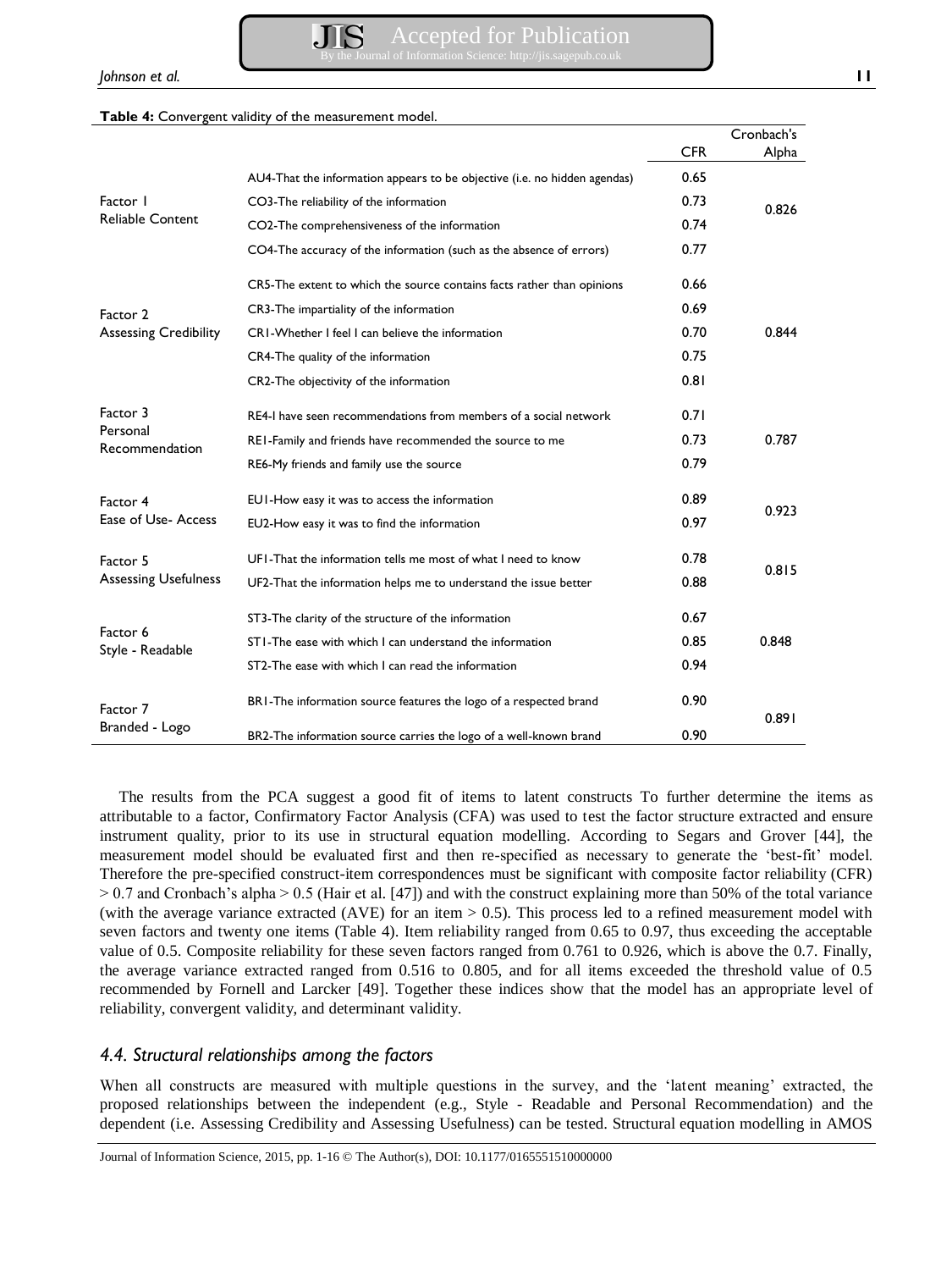specifies both item-construct correspondence and construct – construct causal relationships. If the hypotheses are supported we expect significant regression coefficients when they are solved with maximum likelihood estimation. This procedure of structural equation modelling was followed for the relationship between Assessing Usefulness and Credibility and the other variables.



**Figure 1.** Trust formation by core criteria (Assessing Credibility and Usefulness) determined by Information Quality and Peripheral factors.

The fit of the data model can be shown with the root mean square error of approximation (RMSEA) less than 0.10 at 0.059 and 0.052, the goodness of fit index (GFI) greater than 0.9 at 0.961 and 0.978. The model would seem to support the propositions that Assessing Usefulness and Assessing Credibility are criteria in a (formation of) trust judgement and are determined by factors relating to document properties or contextual influences. The factor Assessing Usefulness held strongest associations with Style - Readable (.87), Reliable Content (.74).Ease of Use - Access (.66) and Assessing Credibility with Reliable Content (.76), Style - Readable(.61) and to lesser extent Ease of Use - Access (.46). Branded - Logo held a weak association with both Assessing Credibility and Usefulness. The regression for the factor labelled Personal Recommendation was not significant nor obtained on either the dependent factors of Assessing Credibility or Usefulness.

# *4.5. Relationships among the factors*

The conceptualisation of trust formation presented in this study stems, in the main, from the recognition that trust in digital information is formed in a dependency state and, as such, the judgements made on criteria, such as usefulness or credibility, may depend on the context, particularly user or task characteristics. To illustrate the potential use of the model of trust formation, as a framework for such further investigation, a regression analysis was run on each of the factors that influence Assessing Usefulness and Credibility. With the intention to gain insight into the dependency of the judgements, this analysis was carried out on the data from participants who reported a high involvement and from those who reported a low involvement in the health information. In these two contexts it may be assumed that the different levels of involvement, or invested interest in the information, will have some impact on the assessment of trustworthiness. Significant regression coefficients were obtained on **Assessing Usefulness** and **Assessing Credibility** with the factors *Reliable Content*, *Style- Readable*, *Ease of Use - Access* and *Branded- Logo* when run across participants data with HIGH level involvement and participants with LOW level of involvement (With HIGH level of involvement with the factors accounted for 50% of variance in Usefulness (p=.000 df=42, anova= 12.821, F 9.612) and 37.6% on Credibility (p=.001, df=42, anova= 18.663, F 5.736). With a LOW level involvement the predictors accounted for 43% of variance in Usefulness (p=.000, df=234, anova= 71.033, F 43.33) and 34.5% on Credibility (p=.000, df=237, anova= 94.784, F 30.742) ). Of particular interest, however, is the contribution of each predictor variable to the criteria (Table 5). With participant HIGH level of involvement only *Style –Readable* held a significant coefficient in association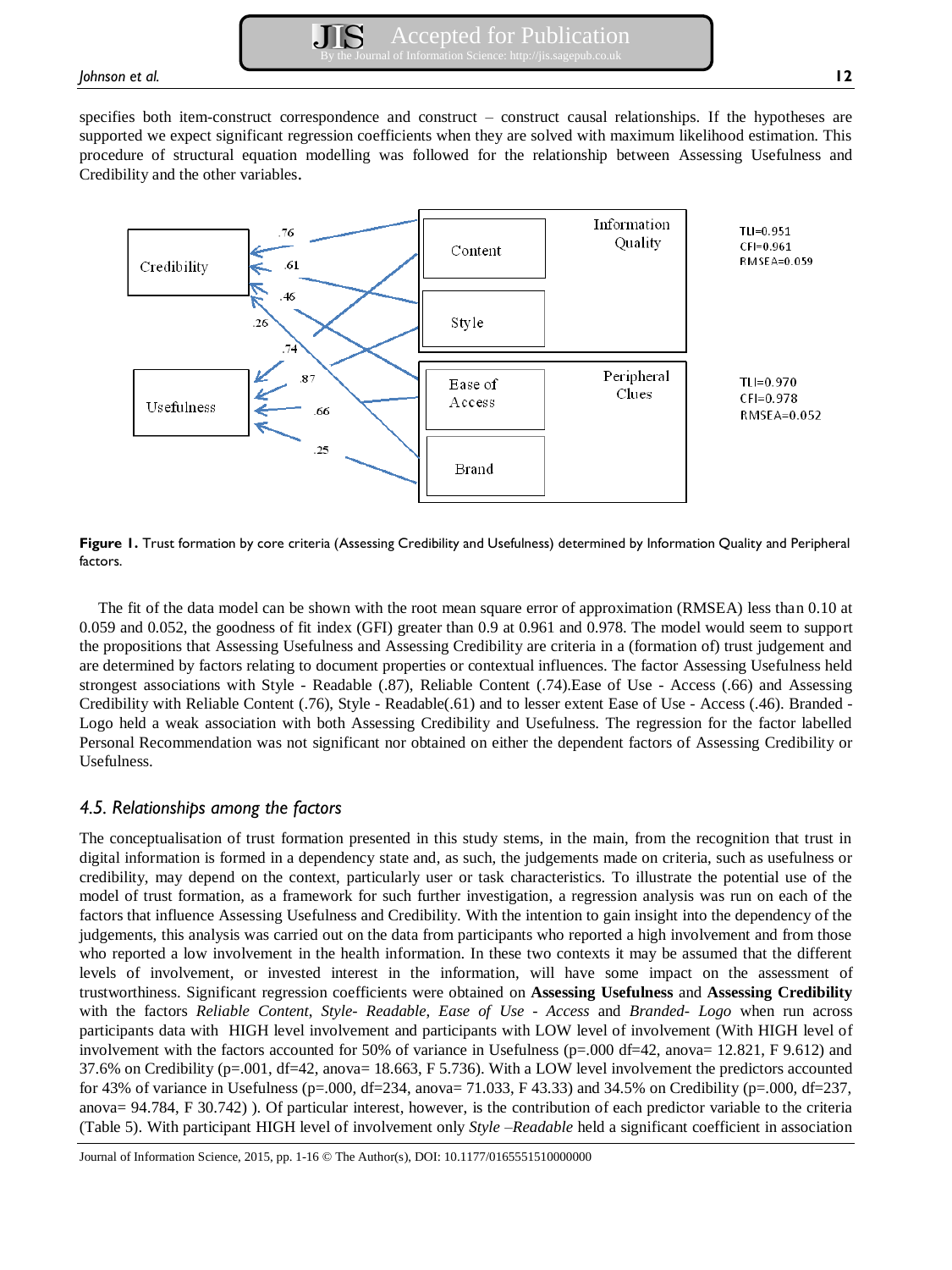with **Assessing Usefulness** (β=.483, p=.002) and only *Reliable Content* with **Credibility** (Beta β= .548, p=.002). With a LOW level involvement the regression model for **Assessing Usefulness** shows each of the four factors contributing in a similar way with the coefficient associations of *Reliable Content* (β= .238, p=.000), *Style -Readable*(β=.231, p=.000), *Branded - Logo* (β= .213, p=.000) and *Ease of Use -Access* (β=.201, p=.001). On **Credibility** an association was held on all factors except *Style - Readable* with the coefficient associations of *Reliable Content* (β= .398, p=.000), *Branded - Logo* (β= .127, p=.029) and *Ease of Use - Access* (β=.243, p=.000). It appears that with a high involvement, trust may be formed on Assessing Usefulness and Credibility and the factors that might influence these judgements relate to the Information Quality, and in this data set these were Style - Readable with Assessing Usefulness, and Reliable Content with Assessing Credibility. With a low involvement, trust is also formed on Assessing Usefulness and Credibility and both the Information Quality and the Peripheral factors might influence these judgements, as in this data set, Reliable Content, Style - Readable, Branded –Logo and Ease of Use - Access related with Assessing Usefulness and Reliable Content, Ease of Use -Access and Branded Logo related with Assessing Credibility. Tempting as it is to conclude that a low involvement leads to the use of many and various factors in assessing information usefulness and credibility, whereas with a high involvement specific use is made of only information quality, for example Style – Readable. The analysis carried out here is for illustrative purposes to suggest that the modelling of the factors, as determinants of the core criteria in assessing trustworthiness, may be used to explore such variations in the process invoked by different task contexts.

| <b>ASSESSING</b><br><b>USEFULNESS</b>  | <b>Reliable Content</b>   | Style-Readable            | Ease of Use-Access        | Branded - Logo            |
|----------------------------------------|---------------------------|---------------------------|---------------------------|---------------------------|
| Low Involvement                        | $\beta$ = .238, p= .000** | $\beta$ = .231, p= .000** | $\beta$ = .201, p= .001*  | $\beta$ = .213, p= .000** |
| High Involvement                       | $\beta$ = .215, p= .147   | $\beta$ = .483, p= .002*  | $\beta$ = .129 p= .371    | $\beta$ = .003, p= .981   |
| <b>ASSESSING</b><br><b>CREDIBILITY</b> | <b>Reliable Content</b>   | Style-Readable            | Ease of Use-Access        | Branded - Logo            |
| Low Involvement                        | $\beta$ = .398, p= .000** | $\beta$ = .016, p= .814   | $\beta$ = .243, p= .000** | $\beta$ = .127, p= .029*  |
| High Involvement                       | $\beta$ = .548, p= .002*  | $\beta$ = .007, p= .966   | $\beta$ = .088, p= .587   | $\beta$ = .053, p= .703   |

**Table 5.** Coefficients for each factor to usefulness and credibility across user level of involvement/interest.

# **5. Discussion and Conclusions**

The results of the exploratory and confirmatory factor analysis presents the seven constructs involved in the formation of trustworthiness judgement of information (in health domains). These explain 53.6% of the variance in the data on the trust scales suggesting that these factors are quite comprehensive in explaining trust judgements. The premise was that the relationship held between these constructs of trust would be such that the criteria as antecedents to trust formation are determined by the independent variables of the document properties (or perceptions of) and /or by other peripheral factors. The results show that the constructs of content, style and ease of access are most strongly associated with the constructs of assessing credibility and usefulness. Thus, assessing credibility and usefulness, when considered as key antecedents to trust formation, may be influenced by both information content and style and by peripheral factors such as ease of use. Previously, Sillence et al. [15] divided the factors contributing to the selection and trust of web sites into content factors, such as informative content and into design factors, such as good navigation aids. They also recognised the judgement to be dynamic, as do others such as Lucassen and Schragen [50] suggesting that trust formation is further influenced by user characteristics (such as domain expertise) and which lead to different features of the information being used in trust judgements. Whilst this present study did not gather details on domain knowledge, a distinction was made on level of involvement in the information and, further analysis based on the model of factors influencing the judgements of usefulness and credibility, indicated variation in the peripheral and the factors relating to information quality in assessing trustworthiness. Related research on the dependency role of the task context, for example user domain knowledge, has focused the impact on query attributes, search strategies and tactics, and search outcomes (White et al. [53]) and as determinants of the users' ability to find useful information (Wildemuth [51], Hembrooke et al., [52]). For example, in relation to online health information Keselman et al. [54], found that imprecise domain knowledge led consumers to search for information on irrelevant sites. Focusing more on the user's evaluation of the information, Lucassen and Schraagen's [50] study of Wikipedia use did show that those familiar with a topic focussed on the semantic features of the information, whilst those who were unfamiliar with the topic paid more attention to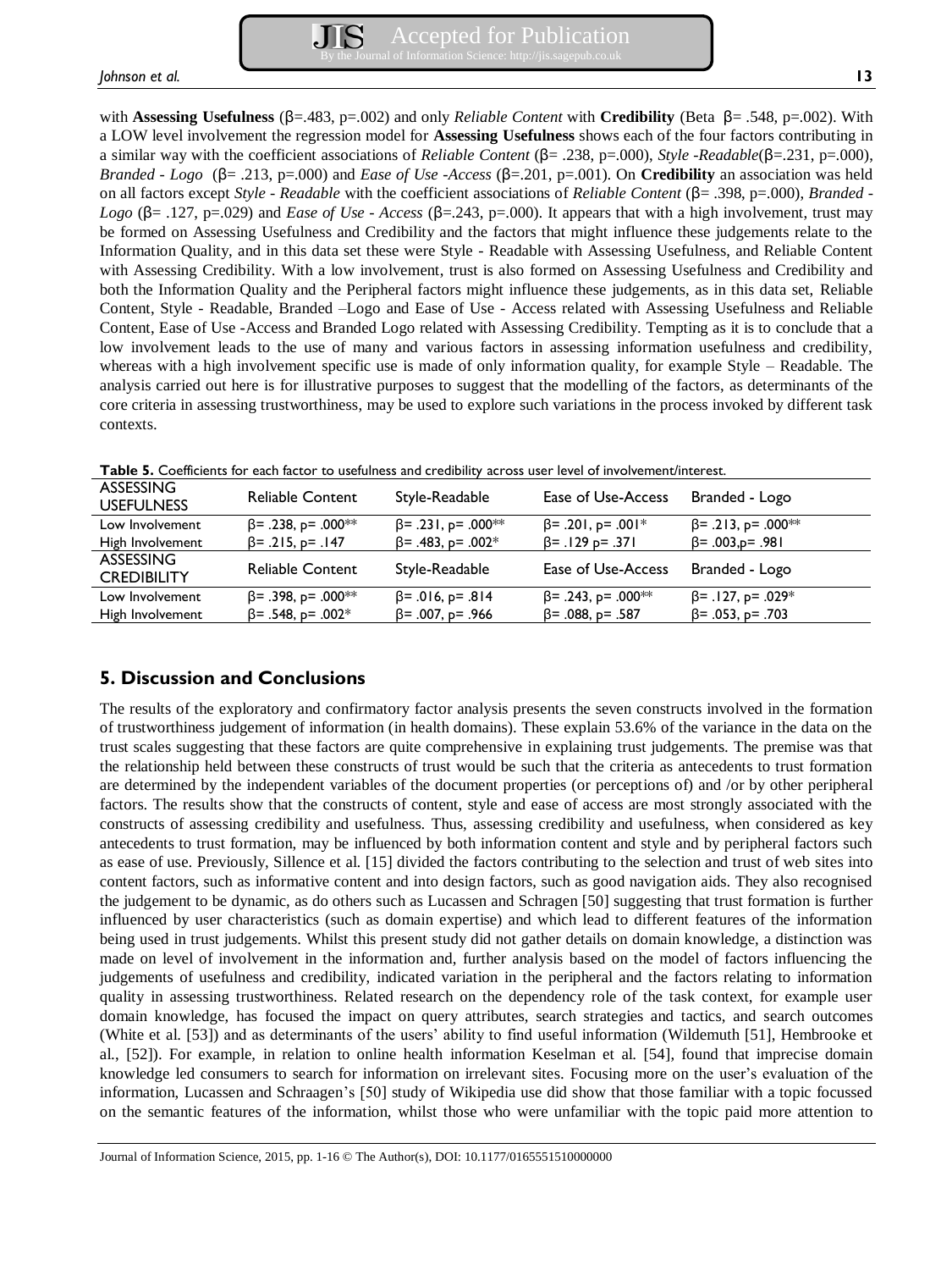surface features. The Elaboration Likelihood Model (ELM) possibly goes some of the way to explaining this in suggesting that user characteristics, such as motivation, explains the different use of content and peripheral cues in credibility assessment. Both Cacioppo and Petty [32] and Sundar [31] have suggested that individuals may base their judgement of a message, not on its content but, on peripheral cues when the motivation to engage in the mental effort in analysing a message based on content is missing or lacking. In this present study it appears that, with a passing interest in the information, both the factors relating to information quality and those which may be regarded as peripheral to content were used in the judgements of information usefulness and credibility; whereas when the investment or interest in the information is high, the factors relating to information quality had more influence on the user judgements.

The results of this study with the core criteria of trust, assessing usefulness and credibility, variously influenced by the content and peripheral factors suggests that whilst the judgements are formed as antecedents to trust, their influences may vary with different factors used to form these judgements. In modelling trust formation in this way it is possible to allow for the fact that, regardless of the user context, trust will be formed based on an evaluation of the information usefulness and credibility, however the influence of various factors on these will vary according to the user context, in other words the dependency state in which trust is formed.

## *5.1. Limitations*

The model is incomplete as the constructs of familiarity and triangulation/verification were removed from the model of factors in trust formation. The consequence is that important dimensions to the 'trust model' may have been omitted, but are accounted for in the explanation that they were not adequately observed in the questionnaire setting. In the propositions on trust these and other peripheral (i.e., not content based) clues could predict or influence trust formation. However our respondents were, more than likely, challenged to respond to these items in the survey. The proposition on the impact of the peripheral clues on assessing trustworthiness requires data collection during the users searching for the information in question or immediately after. Whilst this hindered our ability to investigate the peripheral clues, it is notable that a 'peripheral' factor, Ease of Use -Access was found to hold a relation with the criteria of trust, especially Assessing Usefulness. To strengthen the model the data collection may be better carried out 'in situ' particularly to investigate the rating on the criteria of 'assessing usefulness' and the influence of the 'peripheral' factors in making this judgement. Whilst the usefulness construct was measured on the two items, UF 1 and UF2 (*the information tells me most of what I need to know,* and *the information helps me to understand the issue better*) when conducted in the immediate context of finding the information some of the items relating to the informativeness of the information, such as UF 4 (*I find the information interesting*) or UF9 (*The extent to which I felt that the information helped me*) might converge in the Assessing Usefulness factor. In the limitations of the survey the decision was made to delete these items and the factors of verification/triangulation and familiarity.

# *5.2. Trust revisited*

The aim of this study was to identify the core criteria and influencing factors in assessing the trustworthiness of digital information. The guiding framework was to define trust formation based on the assessment of trustworthiness in a dependency state and on key criteria employed in the critical evaluation of information and evidenced by a set of factors. The key propositions presented are that the judgements of usefulness and credibility are core to trust formation. Whilst trust itself may be intangible, these judgements of usefulness and credibility are measurable and can be treated as the dependent variables, that is, the judgements of the information that are essential in trust formation. This framework also allows the important distinction between the judgements in trust formation and the factors or constructs on which these judgements are based, and furthermore, the distinction is made between the influencing factors that are information attributes and those that are peripheral such as ease of access, brand and recommendation Whilst previous studies have speculated on the influence of all these factors in conceptualising trust, adopting a psychometric procedure for the analysis of the questionnaire in this study enabled the modelling of the relations held among the constructs of trust being Assessing information Usefulness, Assessing information Credibility, Reliable Content, Style - Readable, Ease of Use -Access and Branded - Logo. There is scope, however, to collect further data on the assessment of trustworthiness when interacting with specific information to model possible further constructs of trust. Furthermore, in order to establish the extent to which the findings of this study are reflective of a generalised model of trust formation, further research would be required across domains other than health information. However, the contribution made in disentangling the factors influencing trust lies in the possible opening up of the investigation into trust formation in and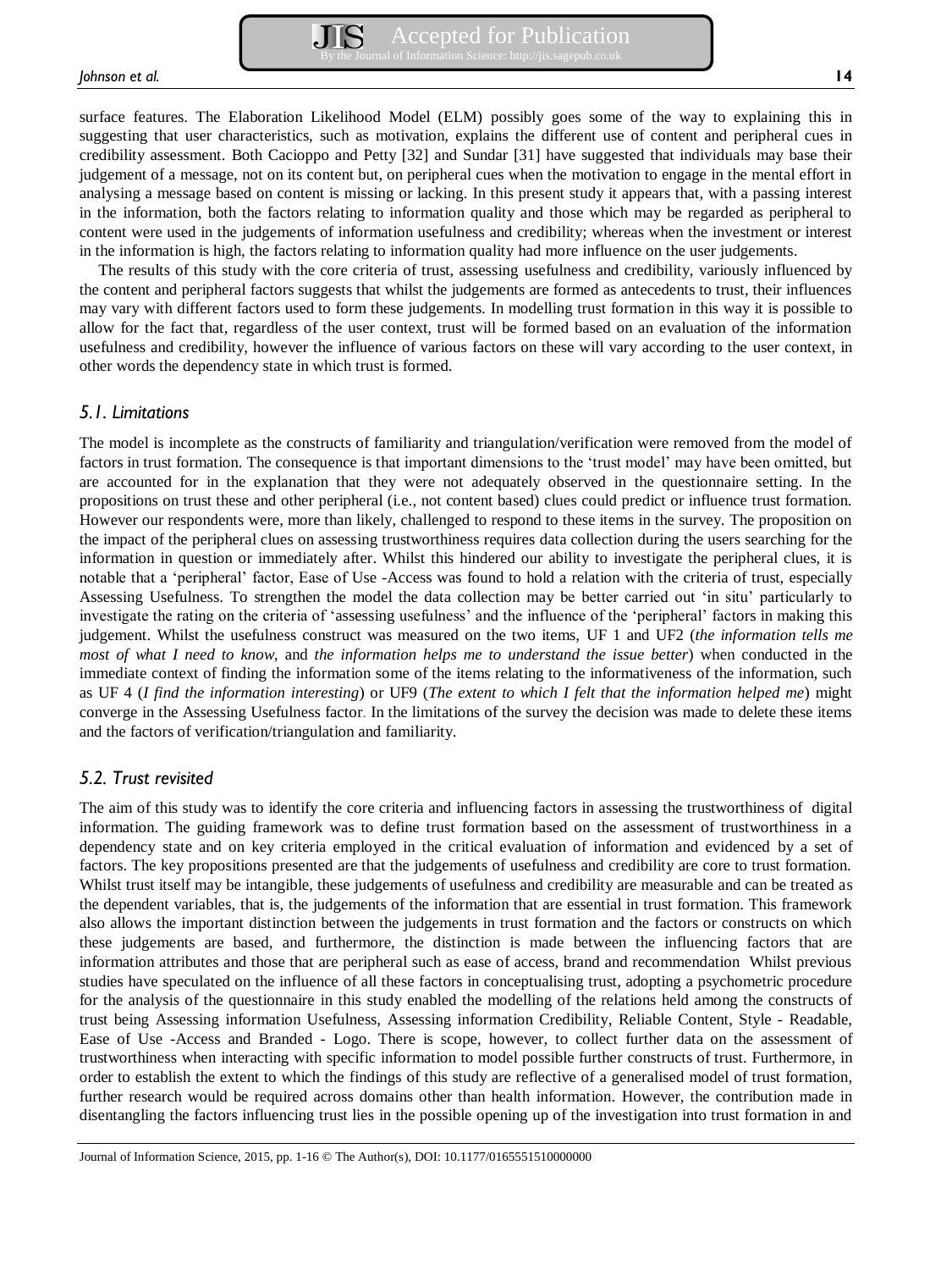across various contexts where the influences may have varying importance in the critical assessment of trustworthiness leading to intention to use.

## **References**

- [1] Kohn M. Trust: self interest and the common good. Oxford University Press, 2008.
- [2] Chopra K and Wallace WA. Trust in electronic environments. .System Sciences, 2003. Proceedings of the 36th Annual Hawaii International Conference on. IEEE, 2003.
- [3] Shekorpour S and Ketebi SD. Modeling and evaluation of trust with an extension in semantic web. Web Semantics: Science and Agents on the World Wide Web 2010, 8(1) 20 26-36.
- [4] Yi MY, Yoon JJ, Davis, JM and Lee T. Untangling the antecedents of initial trust in Web-based health information: The roles of argument quality, source expertise, and user perceptions of information quality and risk. Decision Support Systems 2013, 55(10) 284-295.
- [5] Ivanov I, Vajda P, Lee JS and Ebrahimi T. In tags we trust: Trust modeling in social tagging of multimedia content. Signal Processing Magazine 2012, IEEE 29(2).
- [6] Kelton K, Fleischman KR and Wallace WA. Trust in digital information. Journal of the American Society for Information Science and Technology, 2008, 59 (3), 363-374.
- [7] Belanger F and Carter L. Trust and risk in e-government adoption. The Journal of Strategic Information Systems 2008, 17(2), 165-176.
- [8] Rotter JB. Interpersonal trust, trustworthiness, and gullibility.American Psychologist 1980, 35.1.
- [9] Hardin R. Trust and trustworthiness. 4. Russell Sage Foundation, 2004.
- [10] Rowley J and Johnson F. Understanding trust formation in digital information sources: The case of Wikipedia. Journal of Information Science 2013, 39(4), 494-508.
- [11] Goudge J and Gilson L. How can trust be investigated? Drawing lessons from past experience. *S*ocial Science & Medicine 2005, 61(7), 1439-1451.
- [12] Corritore C, Wiedenbeck S, Kracher B. and Marble RP. Online Trust and Health Information Websites. International Journal of Technology and Human Interaction 2012, 8(4), 92-115.
- [13] Ye Y. Correlates of consumer trust in online health information: findings from the Health Information National Trends Survey. Journal of Health Communication 2011, 16 (1), 34-49.
- [14] Sillence E, Briggs P, Fishwick L, and Harris P. Trust and mistrust of online health sites. In: Proceedings of CHI 204. ACM Press 2004, 663-670.
- [15] Sillence E, Briggs P, Harris P, and Fishwick L. How do patients evaluate and make use of online health information? Social Science & Medicine 2007, 64, 1853-1862.
- [16] Mechanic D and Meyer A. Concepts of trust among patients with serious illness. Social science & medicine, 2000,51(5), 657-668.
- [17] Wang YD and Emurian HH. An overview of online trust: concepts, elements, and implications. Computers in Human Behaviour 2005, 21, 105-125.
- [18] Briggs P, Burford B, De Angeli A and Lynch P. Trust in online advice. Social Science Computer Review 2002, 20(3), 321-332.
- [19] O Neill O. A question of trust: the BBC Reith Lectures, 2002. Cambridge University Press, 2002.
- [20] Lucassen T and Schraagen JM. Factual accuracy and trust in information: the role of expertise. Journal of the American Society for Information Science and Technology 2011, 62 (7), 1232-1242.
- [21] Metzger MJ. Making sense of credibility on the Web: models for evaluating online information and recommendations for future research. Journal of the American Society for Information Science and Technology 2007, 58 (13), 2078-2091.
- [22] Wathen CN and Burkell J. Believe it or not: factors influencing credibility on the web. Journal of the American Society for Information Science and Technology 2002, 53(2), 134-144.
- [23] Cugelman B, Thelwall M and Dawes P. The Dimensions of we site credibility and their relation to active trust and behavioural impact. Communications of the ACM 2009, Article 26, 455-472.
- [24] Shen X-L, Cheung CM and Lee MKO. What leads students to adopt information from Wikipedia? An empirical investigation into the role of trust and information usefulness. British Journal of Educational Technology 2012, 44(3), 502-517.
- [25] Harris PR, Sillence E and Briggs P. Perceived threat and corroboration: key factors that improve a predictive model of trust in Internet-based health information and advice. Journal of Medical Internet Research 2011, 13 (3).
- [26] Fergie G, Hunt K and Hilton S. What young people want from health-related online resources: a focus groups study. Journal of Youth Studies 2013, 16, 579-596.
- [27] Sillence E, Briggs P, Harris P and Fishwick, L. Going online for health advice: changes in usage and trust practices over the last five years. Interacting with Computers 2007, 19, 397-406.